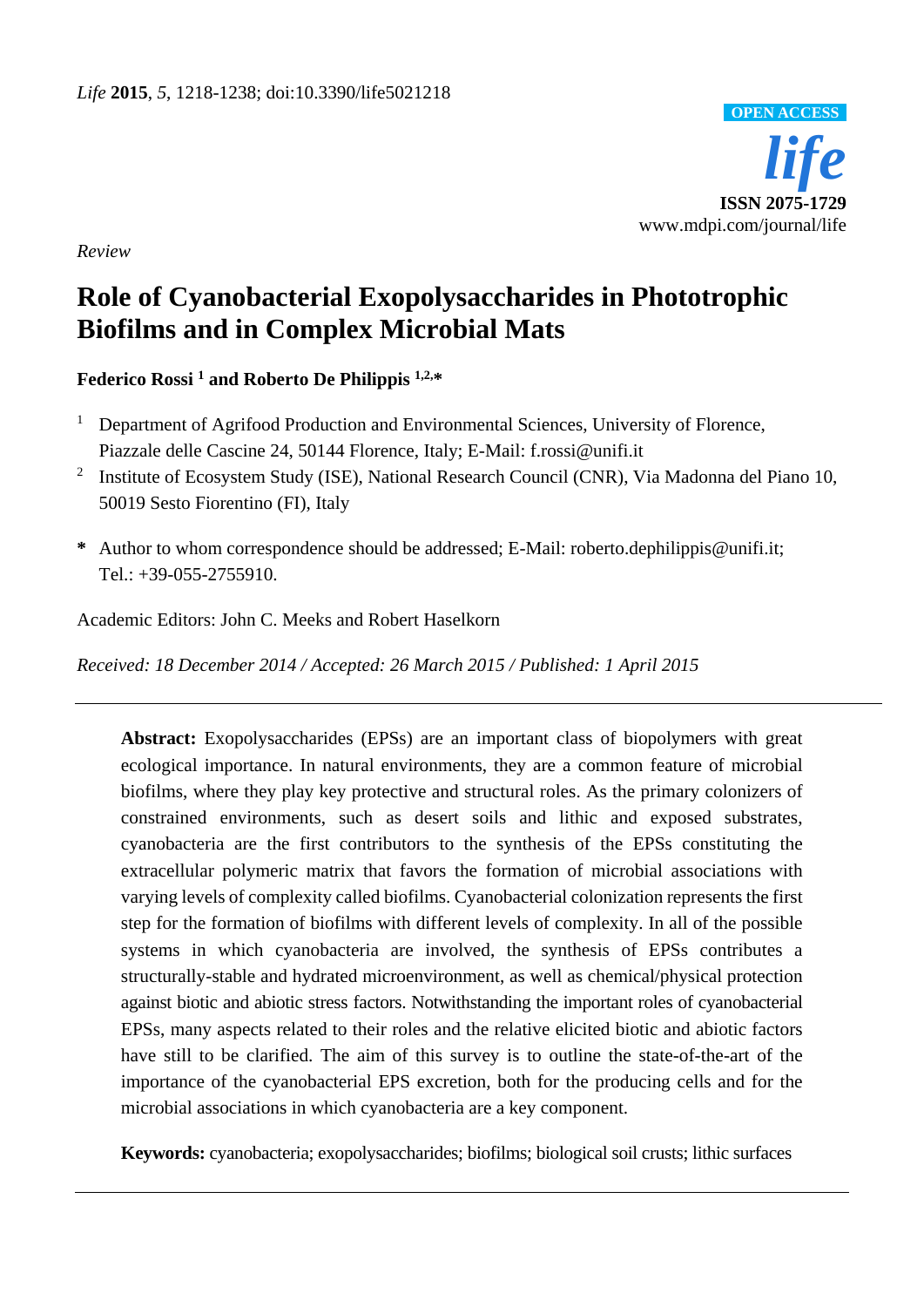# **1. Introduction**

Cyanobacteria are cosmopolitan prokaryotic microorganisms that can be found in a wide array of habitats, from marine to fresh waters, from soil to rocks, dwelling in temperate and extreme climates. Due to their low nutrient requirements and their high adaptability to environmental conditions, some have long been known to grow at high latitudes, characteristic of what was defined as "astonishing" [1], at temperatures exceeding 40 °C (which is the highest temperature tolerated by diatoms living in hot springs [1]) and in hyper saline environments [2]. Although  $35^{\circ}$ C is the optimal temperature for growth, some cyanobacterial species were observed at temperatures as high as 85 °C [1].

During their life cycle, cyanobacteria exocellularly secrete outer investments mostly constituted by heteropolysaccharides, which are frequently associated with small amounts of non-carbohydrate substituents, such as peptides, DNA and fatty acids [3,4]. These exopolysaccharidic secretions (exopolysaccharides (EPSs)) may constitute up to 60% of the dry biomass (as in the case of *Nostoc commune*) [5], and their presence is considered tightly related to the capability of these organisms to successfully cope with environmental constraints and with the formation of complex microbial mats on a great variety of substrates. Notwithstanding their physiological and ecological importance, the synthesis of cyanobacterial EPSs remains to this day a complex, minimally-understood process, and a very limited amount of information on the genetics related to polymer assembly and excretion is available [6]. In addition, it is known that EPS synthesis is affected by nutritional and environmental parameters to a species-specific level [4].

Due to the massive and, in some cases, hyper-production, and due to the rheological features of these polymers, cyanobacterial EPSs have gained increasing scientific attention due to their possible biotechnological applications. Some cyanobacterial strains have had patents issued [7], although none of the EPS-derived products is currently available on the market [3]. The choice of cyanobacteria for massive EPS industrial production would benefit from their versatility, the already mentioned low nutrient requirements and the ease of the manipulation of the culture conditions in order to improve the yields by controlling the growth conditions (see Section 1.2).

On the other hand, the ecological significance of EPS excretion has been investigated, considering that cyanobacteria are among the main contributors to the constitution of the exocellular polymeric matrix (EPM) in various types of microbial biolayers. In natural environments, these complex macromolecular matrices are under constant rearrangement through the demolition and new synthesis of their constituents, in a dynamic process depending on the activity of the microbial community residing in the matrix. EPM plays a number of important roles, although some have to be demonstrated. EPSs have a putative physical protective role against several harmful factors, both chemical and physical, representing a boundary between cells and the immediate outer environment, and preserve the cells from antibacterial agents and protozoan predation [4].

More in general, the presence of a protective outermost structure seems to extend the time available for the physiological adaptation to external changes.

It has been reported that in the soil system, EPM contributes to biofilm structural stability, adhesion to the substrate, nutrient and metal ion uptake and the provision of moisture for the constitution of an optimal microenvironment [8]. In addition, EPSs seem implicated in the motility of cyanobacteria (see Section 2.4), which is important for photoacclimation. For example, in aquatic environments,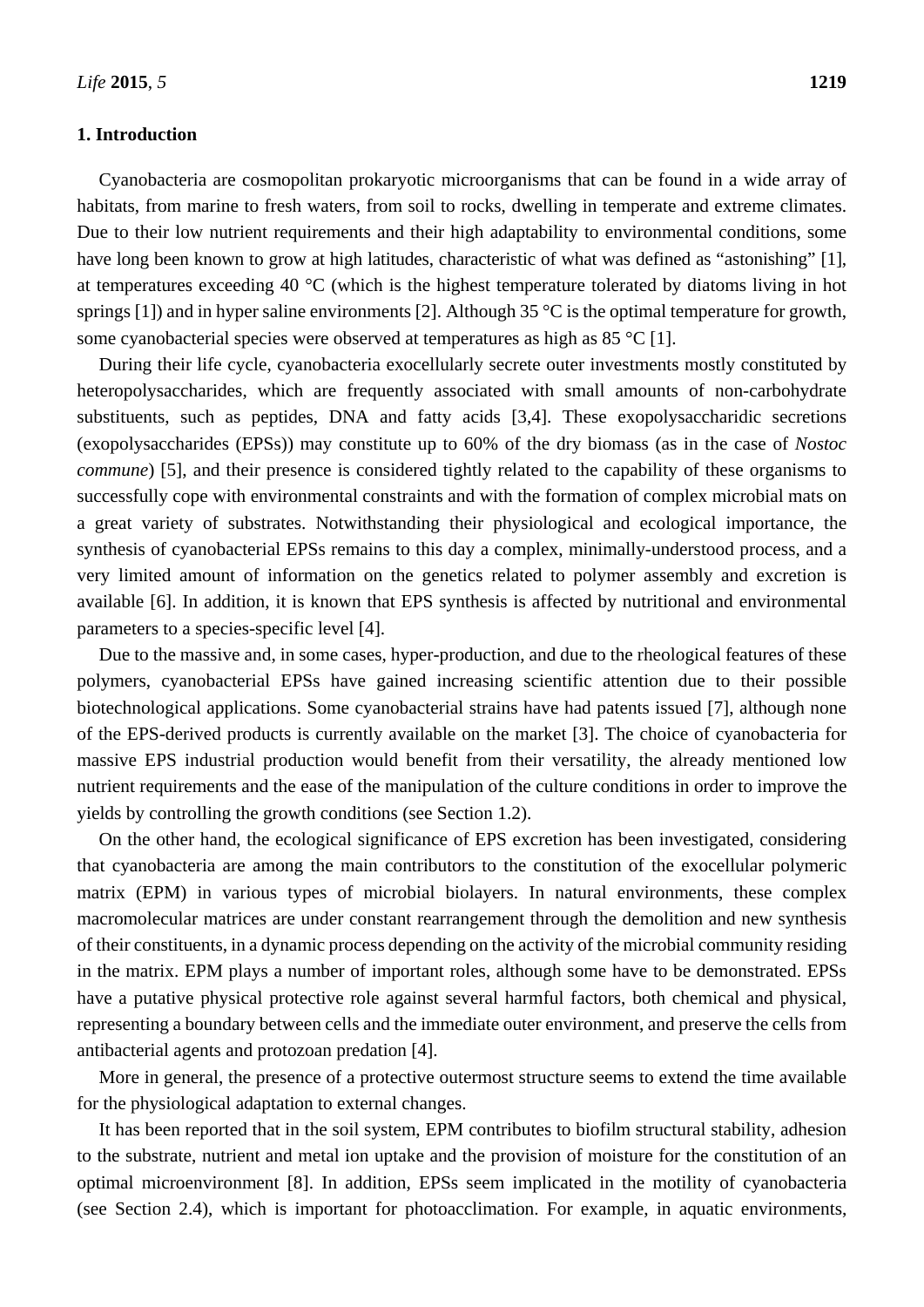cyanobacterial cells are able to reach the photic zone of the sediments near the surface after sediment mixing or sediment deposition [2].

More in general, it is thought that EPS excretion represents a physiological response to fluctuations in environmental conditions, allowing cyanobacteria to maintain their fitness and, at the same time, also sustaining the growth of other cohabiting species. Studies on cyanobacteria and on *Pseudomonas putida* showed that environmental stressors, such as the presence of heavy metals, affect not only the amount of produced EPSs, but can also affect the chemical and physical characteristics of the secreted polymer [9,10], in this way positively influencing the adaptation capability of the cells to harsh environmental conditions.

This review discusses the recent achievements in understanding the functions and the ecological role of cyanobacterial EPSs, with a specific focus on complex microbial assemblages.

## *1.1. Cyanobacterial EPSs: Chemical and Physical Characteristics*

Cyanobacteria produce mainly high molecular weight (MW) heteropolymers of a polysaccharidic nature. These secretions embedding the cells have different jellification states, according to their chemical features, but also to abiotic parameters (e.g., pH, available ions, *etc.*). More condensed fractions are usually encompassed under the terms of sheaths and capsules (capsular polysaccharides (CPSs)), which surround cells or cell groups, and are distinguished according to their thickness and consistency [4]. CPSs and sheaths reflect the shape of the cells, and while the sheath is a thin layer surrounding cells or cell groups (Figure 1), CPSs constitute a thick layer with sharp outlines, which exclude particles [4] and, thus, can be negatively-stained by using India ink.



**Figure 1.** Sheath surrounding *Phormidium* sp. filaments (1000×) (Courtesy Dr. Claudio Sili, ISE-CNR, Italy).

When referring to discrete EPS particles in marine environments, the term "transparent exopolymeric particles" (TEP) was also used by some authors [11].

Less condensed EPS fractions, loosely bound to cells, are usually encompassed under the term "slime". The slime does not reflect the shape of the cells and may include groups of cells or filaments. In all three cases, the polysaccharidic external layers can be partly released in the surrounding medium, representing the so-called released polysaccharides (RPSs). According to some evidence, CPSs and RPSs might be synthesized through different biosynthetic pathways [12], although the matter is still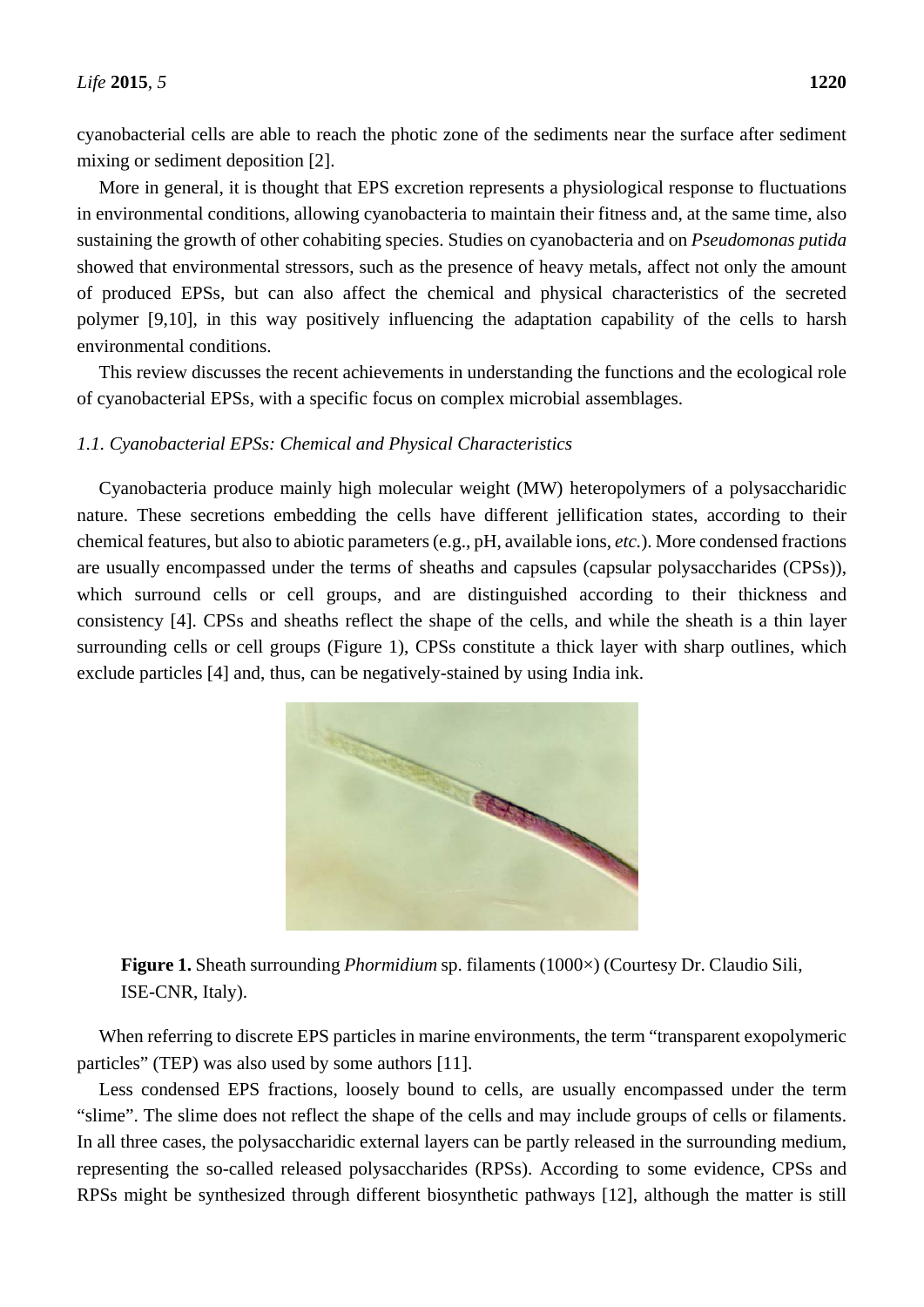under debate. In addition, CPSs and RPSs may have, or not have, the same monosaccharidic composition [13,14]. In batch cultures, the amount of RPSs usually increases along with cell growth, with the consequent increase of the medium viscosity.

Generally speaking, it is possible to stain the outermost polysaccharidic structures by using cationic dyes (e.g., Alcian blue; Figure 2), which bind to the negatively-charged groups present in the polymers.



**Figure 2.** Microphotographs of *Microcystis* sp stained with Alcian blue dye to evidence the negatively-charged sheaths and slime. Scale bars  $= 10 \mu m$ .

Although other microbial groups can synthesize EPSs, cyanobacterial exudates own some peculiarities. One is the presence of sulfate groups (a feature shared with some Eukaryotes and Archaea, but not with other prokaryotes) and of uronic acids, two constituents that confer an anionic and sticky character to the macromolecules. Another peculiarity is the presence of pentoses (xylose, arabinose and ribose), which are not commonly found in the EPSs of other prokaryotes. Thanks to their negatively-charged surface, cyanobacterial EPSs usually show a high affinity for metal cations and other positively-charged or polar molecules [4,15]. On the other hand, the presence of deoxy-sugars (rhamnose and fucose), peptides and ester-linked acetyl groups can confer a contemporary hydrophobic character, significantly affecting their rheological and emulsifying properties [16], as well as the capability to adhere to solid surfaces (see Section 2.1).

About 75% of the over 160 cyanobacterial EPSs so far analyzed contain six or more different types of monosaccharides, whereas in the EPSs produced by other bacterial groups, they amount to a maximum of four [4]. However, it has to be stressed that the different extraction procedures applied for recovering the exocellular material along with different analytical approaches make it difficult to properly compare these results.

So far, more than thirteen different kinds of monosaccharides were reported for cyanobacterial EPSs [17].

The monosaccharides most frequently found in cyanobacterial EPSs are fucose, rhamnose, arabinose, galactose, glucose, mannose, xylose, galacturonic acid and glucuronic acid. Additionally, also the presence of galactosamine, glucosamine, ribose, fructose and, in some cases, also of sugars such as *N*-acetyl glucosamine, 2,3-*O*-methyl rhamnose, 3-*O*-methyl rhamnose, 4-*O*-methyl rhamnose and 3-*O*-methyl glucose [18], was reported. Generally, galactose and, above all, glucose (in more than 90% of the polymers) are major components, although in some cases, other monosaccharides (namely arabinose, xylose, galactose or fucose) may be present in higher relative amounts than glucose [3,19]. *Microcystis wesenbergii* represents a peculiar case, producing a polymer constituted exclusively by uronic acids [20].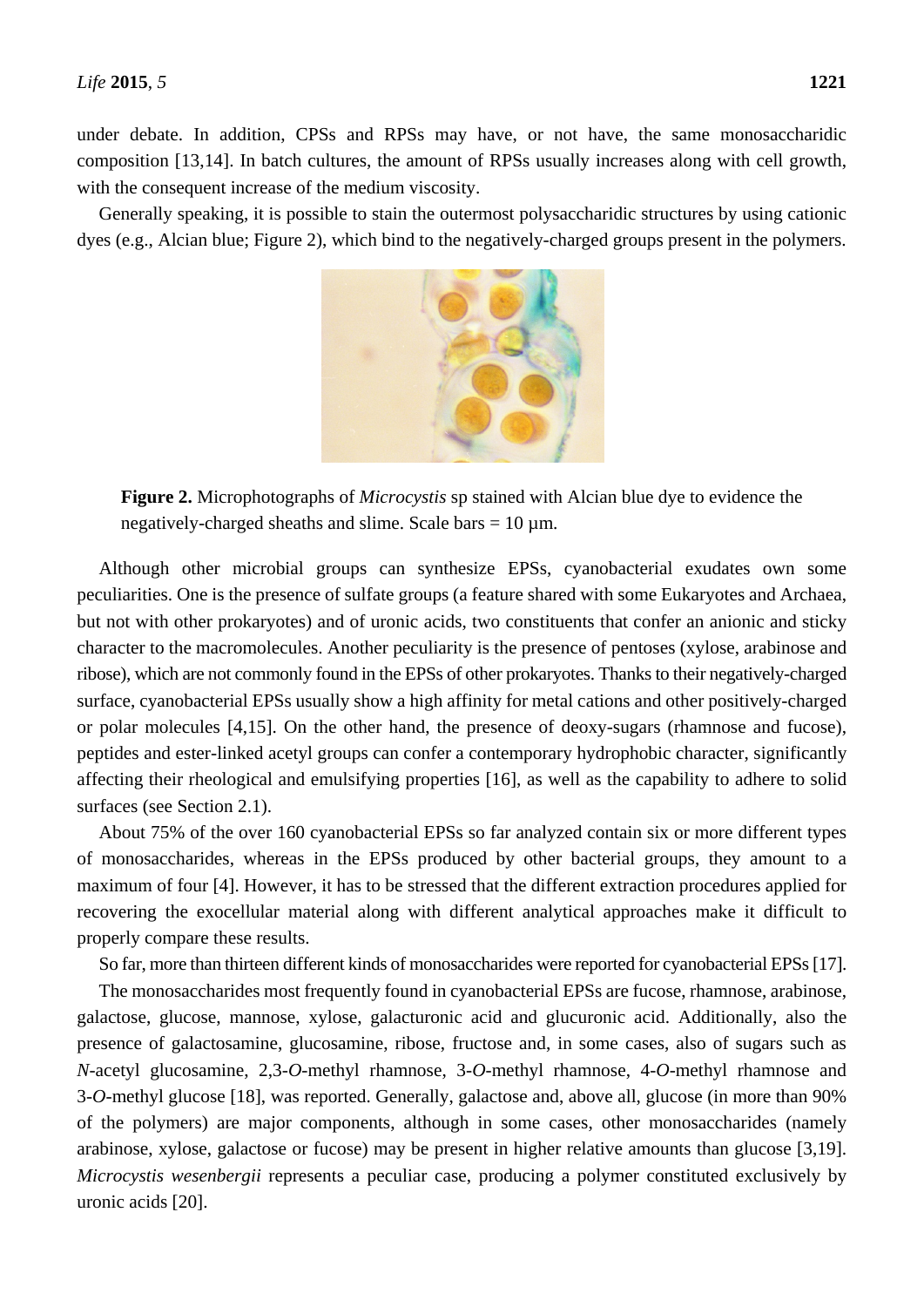Monosaccharides are organized in repeating units to form very complex structures. For example, repeating units of 15 sugars are reported for the RPSs synthesized by *Spirulina platensis* and *Mastigocladus laminosus* [21,22], while repeating units of eight sugars were proposed for the RPSs synthesized by *Cyanospira capsulata* [23]. Although only a few EPS structures have been so far proposed, knowledge of them is necessary in order to predict their physico-chemical properties. The high MW characterizing the majority of analyzed EPSs surely contributes to their viscosity, which in some cases, is even higher than that of xanthan gum [24]. The highest registered MW so far is 2 MDa, characterizing EPSs produced by *C. capsulata*. As of 2009, about 80% of analyzed EPSs revealed an apparent MW of at least 1 MDa [3].

# *1.2. Factors Affecting EPS Synthesis in Cyanobacteria*

The chemical features of the outermost polysaccharidic structures and their abundance depends on the cyanobacterial strain considered, but also on culture or environmental conditions [24]. For the same strain, EPS characteristics may differ if determined under laboratory conditions or in natural settings, in which cells may experience nutrient limitations [24,25].

The importance of different growth parameters and the presence/absence/amount of some macronutrients have been underlined, although the effects on the EPS synthetic pathway are species-specific. The control of aeration, temperature and salinity resulted in being important for the pursuit of the optimal EPS productivity, while pH, the presence of metal ions and dilution rate were reported as possible conditioners [25].

The availability/amount and possible limitations of nitrogen, phosphate, sulfate and carbon can all influence EPS production. In particular, the C/N ratio is an important parameter. Working on different *Nostoc* species, Otero and Vincenzini [26] found that a higher amount of C compared to N levels drives EPS production in order to store the excess of C. Nonetheless, a decrease in available carbon may also lead towards EPS synthesis due to the carbon concentrating mechanism (CCM), which may enable carbon accumulation from the environment, as observed for the microalga, *Chlorella* [27].

Nutrient deprivation in some cases enhanced EPS synthesis, and thus, it was proposed as a stimulatory method in order to maximize the productivity. For example, phosphorus and nitrogen starvation worked in the case of *Spirulina platensis* [28,29], while nitrogen starvation was found effective in the case of *S. maxima* [30]. Phosphorus starvation may also induce carbohydrate accumulation over protein accumulation. In the case of *S. platensis*, carbohydrate accumulation was reported to amount to about 63% of cell dry weight [29], following P starvation.

In natural environments, EPSs help cyanobacterial cells cope with constraints, both physically and chemically. As stated in Sohm *et al.* [28], the timing of the polymer release in response to variations in environmental factors might depend on the functions that the polymer has in the different species. Many different stresses increase EPS production, including dehydration and contact with heavy metals [9].

When moisture availability increases, EPS synthesis is stimulated, as well, triggering different metabolic processes [10]. Indeed, there is a tight linkage between the occurrence of rainfall, N availability and EPS excretion [29].

Whether salinity has an effect on EPS synthesis is still controversial, and the most probably effects are species-specific. A decrease in the production may follow the increase of NaCl [30], but may be also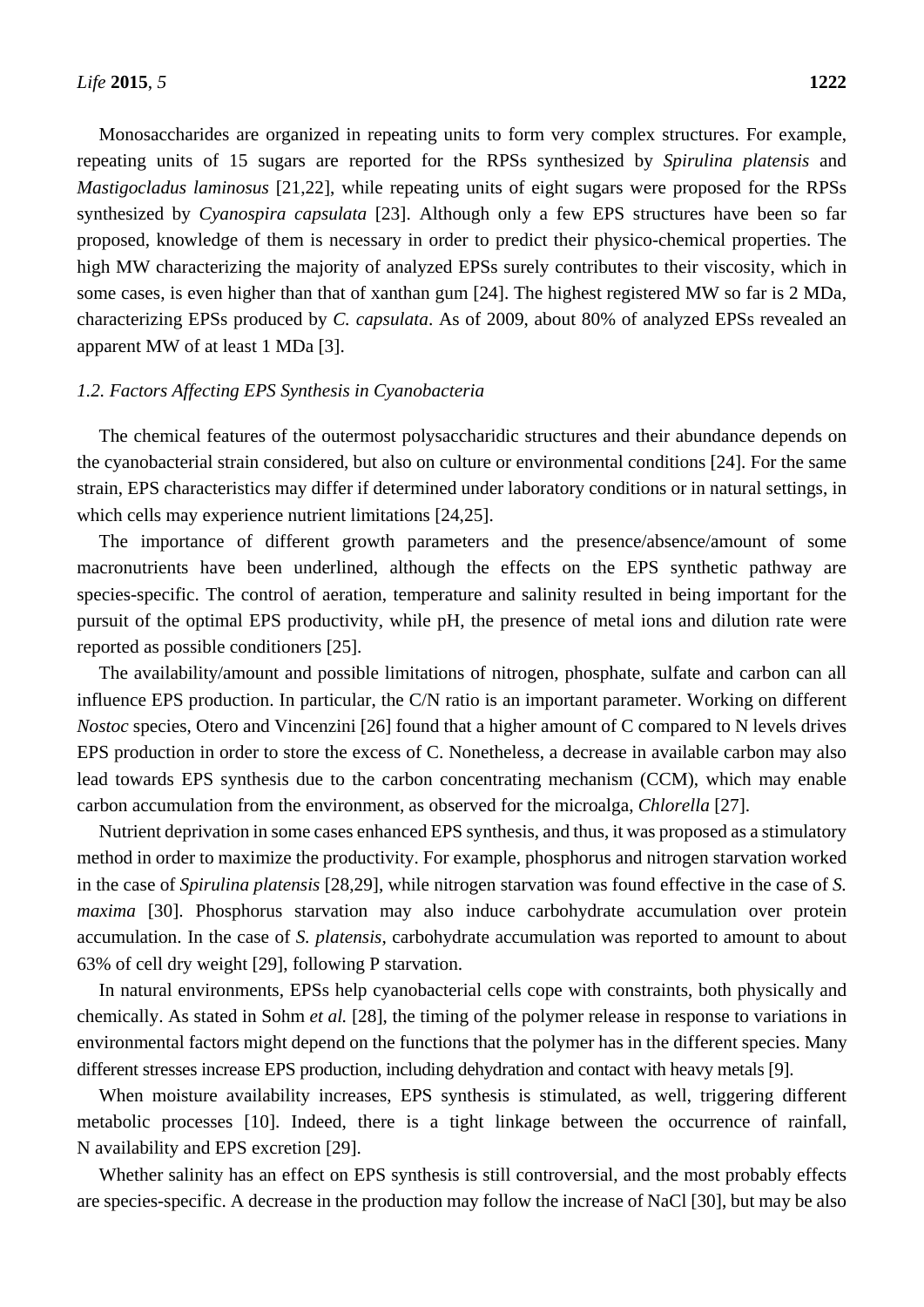triggered by a paucity of the same compound [25]. In other cases, no effects on the productivity related to NaCl amounts in the growth medium were observed [31]. Hyper-salinity may stimulate CPS synthesis to counteract saline water stress, as observed for the brown alga, *Aureoumbra lagunensis* [32]. The presence of the CPSs may be helpful to the cells to cope with salinity, explaining the high presence of capsulated cyanobacteria in some hyper-saline habitats [2].

Similarly to salinity, it is hard to find a general pattern for the effects of the presence of metals on EPS synthesis. It is thought that the effects on EPS synthesis are metal-specific. In some cases, a shortage of  $Mg^{2+}$  and  $Ca^{2+}$  elicited production, whereas there were no effects in other cases. The increase in EPS synthesis seems to improve the resistance to toxic metals. A study carried out by Ozturk and Aslim [9] showed that *Chroococcus* and *Synechocystis* strains resistant to Cr(VI) produced higher EPS amounts compared to the Cr(VI)-sensible isolates. It is possible that a higher EPS concentration stimulated by the metal played a role in increasing its immobilization, as suggested by Pereira *et al.* [3]. However, it was recently reported that in *Cyanothece* sp. CCY 0110, the presence of heavy metals significantly affected its protein profile, in particular with regard to the proteins associated with photosynthesis, CO2 fixation and carbohydrate metabolism, but did not enhance the amount of RPS released by the cells [33]. Between other possible elicitors, substances, such as glyoxylate, valerate, acetate or EDTA, are also reported [3,34].

EPS synthesis may be elicited as a physiological response to UV exposure (see Section 2.3).

Some culture conditions proved to affect the composition of the secreted EPSs. This is the case of *Chroococcus* sp. H4 after coming in contact with a 10-ppm Cr(VI) solution [9] and the case of *Nostoc*  if grown alternatively with or without a nitrogen source [35]. Besides affecting the excreted quantity of EPSs, the concentration of NaCl in the growth medium may influence the composition. In the presence of combined N, a higher EPS-to-microbial biomass ratio and the synthesis of a more complex EPS structure were observed for *Nostoc commune* [35].

# **2. Role of Cyanobacterial EPSs in Microbial Mats**

In natural environments, cyanobacteria are present as free-floating or as surface-bound cells. Within each of these two states, significant variations may be encountered according to the physical and chemical differences of the substrate, the occurrence of dry-wet cycle and the type and extent of constraints to which cells are subjected. Consortial activities are required for many processes that are not possible for single cells. In addition, some species (e.g., microalgae, mosses), which would not be able to colonize constrained environments, benefit from the presence of cyanobacteria, typically capable of creating microenvironments characterized by low-abiotic stress conditions (e.g., higher moisture amount, higher nutrient amount, a more stable substrate). Cyanobacteria own surprising metabolic stress responses and are characterized by physiological active-dormant-active transitions, allowing them to cope with fluctuations in moisture, illumination, salinity and nutrients. For this reason, cyanobacteria-dominated biofilms, even though differing in structure and microbial composition, colonize an astonishing variety of substrates, such as desert soils, stone monuments and even hypogeal environments [36].

Cyanobacteria are often the first colonizers of coherent and incoherent bare surfaces and may give rise to very complex microbial associations, sometimes referred to as "microbial mats", when characterized by a laminated, multilayered structure.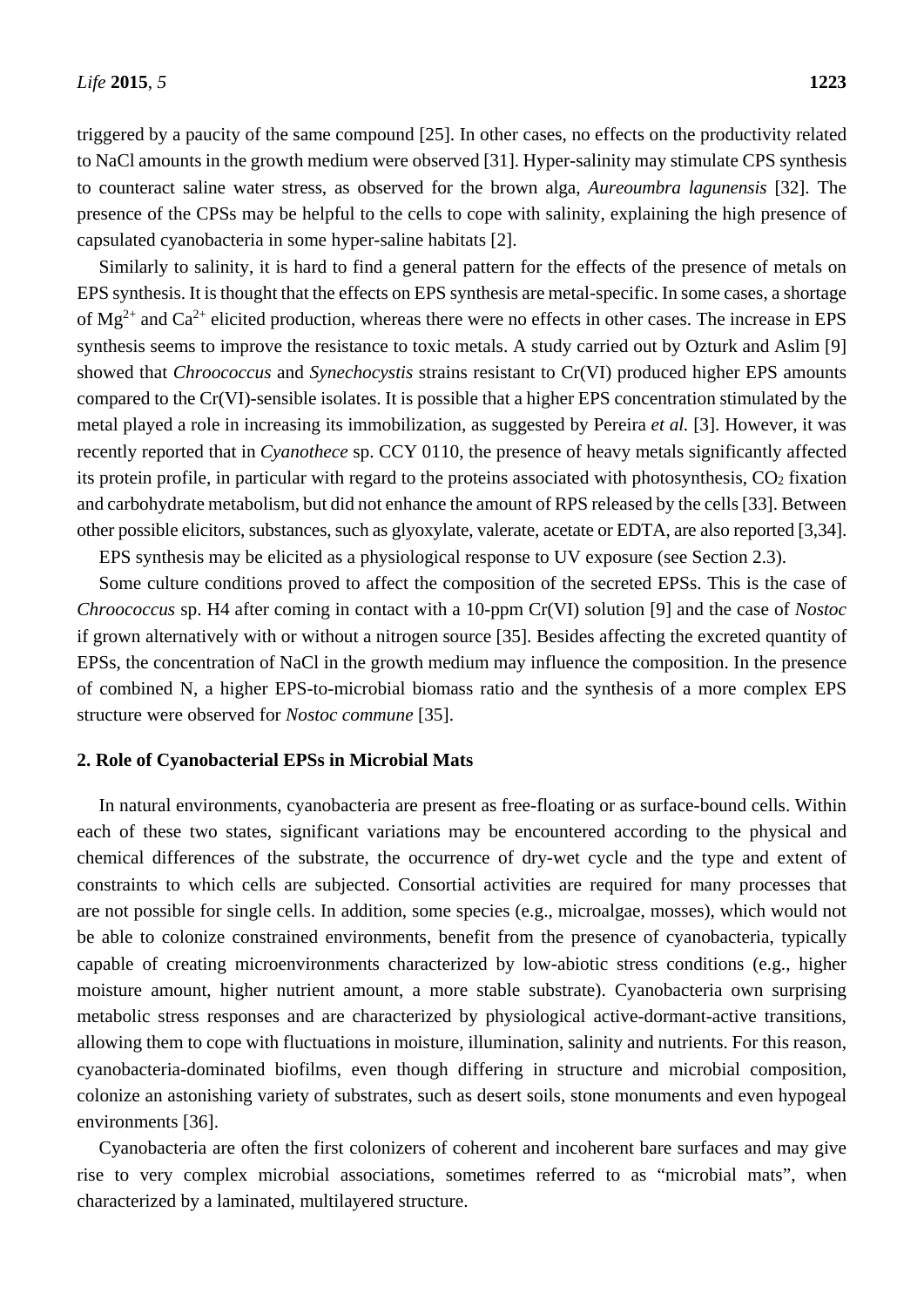Phototrophic biofilms and biological soil crusts (BSCs) are two examples for which the role of cyanobacterial-produced EPSs are very important for the establishment and the maintenance of the community (Table 1). In phototrophic biofilms, the surface-attached community draws its energy and carbon source almost entirely from light energy and CO<sub>2</sub> fixation due to cyanobacteria, while BSCs are composed of different trophic levels and characterized by a higher community complexity (see Section 2.2). In phototrophic biofilms, cyanobacteria are usually stratified at the surface with other oxygen-evolving phototrophs (diatoms, microalgae), while green and purple sulfur bacteria occupy the lower layers, intermixing with *Chloroflexi*-like bacteria [37] (Figure 3). Phototrophic biofilms can be found growing on exposed lithic substrates, and cyanobacterial EPSs play key roles in protecting from UV irradiation and drought [38]. BSCs are composed of a phototrophic fraction in which cyanobacteria are often representative and a heterotrophic fraction, composed of microfungi and heterotrophic bacteria. In later stages, mosses, lichens and liverworts can be recruited [39].

**Table 1.** Roles of exopolysaccharides (EPSs) in phototrophic biofilms and in microbial mats.

| Role                                    | <b>Notes</b>                                                                                                                                     | <b>Section</b> |
|-----------------------------------------|--------------------------------------------------------------------------------------------------------------------------------------------------|----------------|
| Adhesion                                | The adhesion is determined by the hydrophobic characteristics of the EPSs                                                                        | 2.1            |
| Structure                               | The extracellular polymeric matrix (EPM) constituted by EPS gives<br>structure to the soil pore system and determines soil particle organization | 2.2            |
| Protection against<br>a-biotic stresses | EPSs counteract water stress, UV stress, physical and chemical stresses                                                                          | 2.3            |
| Bioweathering<br>processes              | EPSs promote mineral concentration and induce pore cracking by<br>drying/swelling cycles                                                         | 2.4            |
| Gliding motility                        | EPSs excretion is involved in cell propulsion                                                                                                    | 2.5            |
| Nutrient repositories                   | EPSs contribute to the concentration of nutrients; EPS constitute a C source<br>for heterotrophic microorganisms                                 | 2.6            |



**Figure 3.** Optical microphotograph of a cross-section of a phototrophic biofilm showing the multilayered structure and the highly-hydrated EPS investment. Bar  $= 1$  mm. Retrieved from [37] with permission.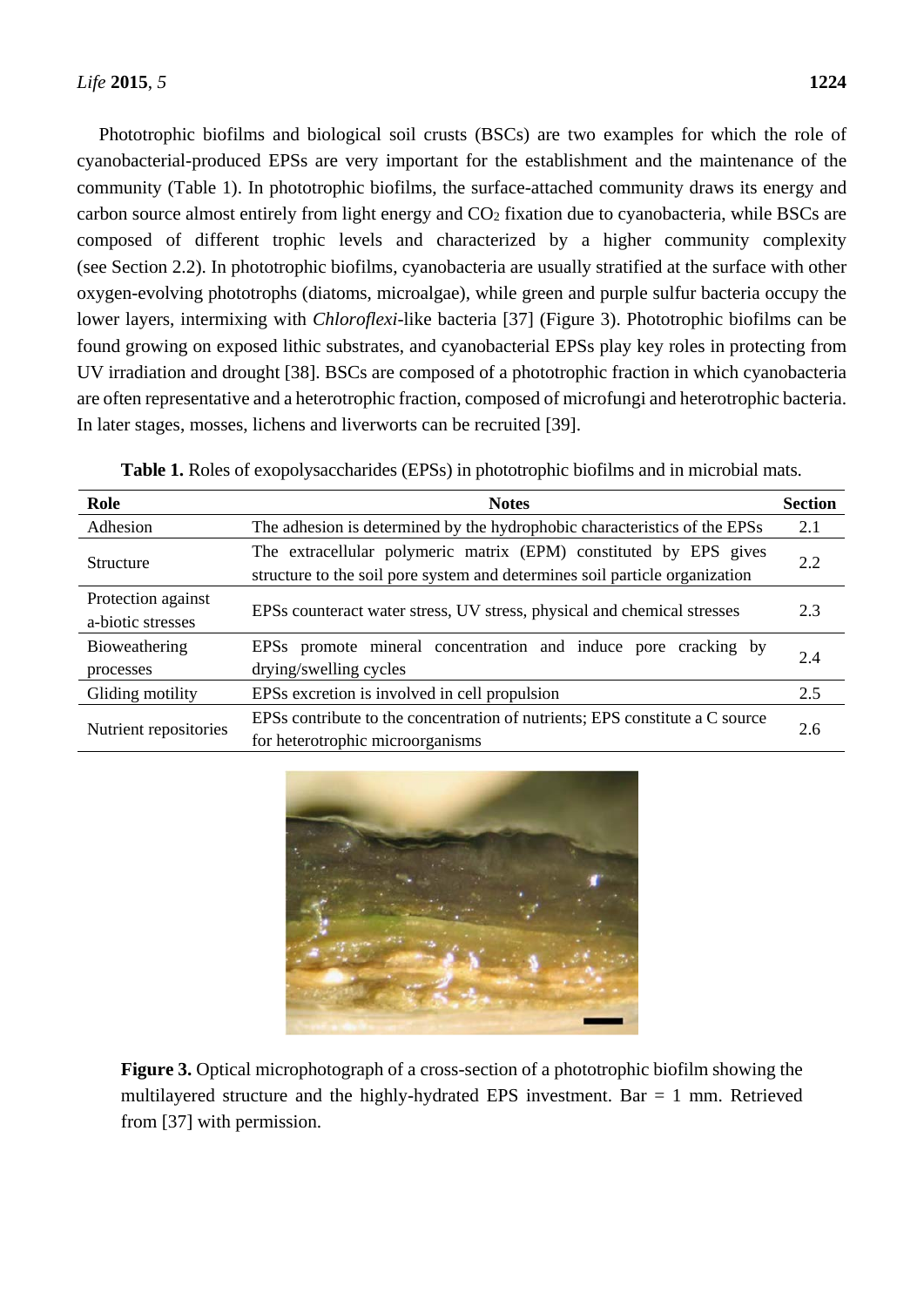# *2.1. Role of EPSs in Cyanobacterial Adhesion to Solid Surfaces and Particles*

The excretion of EPSs is a key step in the adhesion of cyanobacterial cells to solid surfaces, a process that plays an essential role in the formation of phototrophic biofilms and of BSCs. Indeed, CPSs seem to enhance the microbial adhesion to solid substrates and the aggregation of coarse substrates. The importance of CPSs in the adhesion capability of cells was demonstrated by comparing the behavior of mucoid and non-mucoid cells in a freshwater environment [40]. It was shown that the addition of the CPS produced by *Nostoc muscorum* to the soil was able to increase the amount of water-stable aggregates, either by gluing soil particles or by stimulating the soil community to produce more EPSs [41].

It is known that the adhesion of cyanobacterial cells to solid surfaces is enhanced by the hydrophobic characteristics of the EPSs [42], which in bacterial EPSs depend on the presence and the amount of the deoxy-hexoses, fucose and rhamnose [43], and of ester-linked acetyl groups and peptidic moieties [44]. The role of the hydrophobic nature of EPSs in the adhesion process is also supported by the observation that the excretion by *Phormidium* sp. of the sulfated polysaccharide, emulcyan, known to be capable of masking the hydrophobicity of EPSs, caused cell detachment from solid surfaces [45]. Benthic cyanobacteria *Phormidium* J-1 and *Anabaenopsis circularis* 6720, which are able to coflocculate with suspended clay particles, attach to the benthos thanks to hydrophobic interactions [46].

In biofilms and in BSCs, the initial cyanobacterial layer, tightly attached to the solid substrate thanks to the adhesive properties of the EPSs, usually grows in thickness with time, recruiting other microbial species along the developmental stages. One notable example of pioneer cyanobacteria is represented by *Microcoleus vaginatus*, a prevalent species in arid soil systems (see below). In marine environments, cyanobacterial and diatom-produced EPSs form a matrix that affords stability to mudflat sediments against erosion [47] and enriching sediments with organic matter and nutrients [48].

#### *2.2. The Role of EPSs in Biological Soil Crusts*

Soil colonization by *M. vaginatus* naturally represents the first stage in the formation of BSCs [49], which can represent up to 70% of the living cover in drylands [50]. The pioneering nature of *M. vaginatus* can be exploited for biotechnological applications. Artificial introduction of *M. vaginatus* on nutrient-poor/disturbed soils, an approach that can be encompassed by the so-called inoculation-based techniques, turned out to be very promising to pursue land restoration and counteract desertification [51,52]. By artificially reproducing the natural cyanobacterial colonization process, it is possible to trigger the development of induced BSCs. According to Chen *et al.* [51], the development of visible cyanobacterial crusts is very quick after inoculation, taking only a couple of weeks. Nonetheless, the constitution of the EPM in a bio-layer is a complex and longer process, which needs the whole crust community to complete. Though cyanobacteria are major EPS producers, diatoms and microalgae contribute to the biosynthetic process. When present, microfungi are notable producers, as well, and their role as a bio-layer-structuring organisms was pointed out [49,52,53]. Although the introduction of other organisms affects the final EPM characteristics, cyanobacteria remain the main EPS contributors throughout the biofilm development.

Due to the lack of UV-screening pigments, *M. vaginatus* naturally stratifies in the soil subsurface, only gliding up to the surface for short periods when the soil is moistened. On the contrary, species,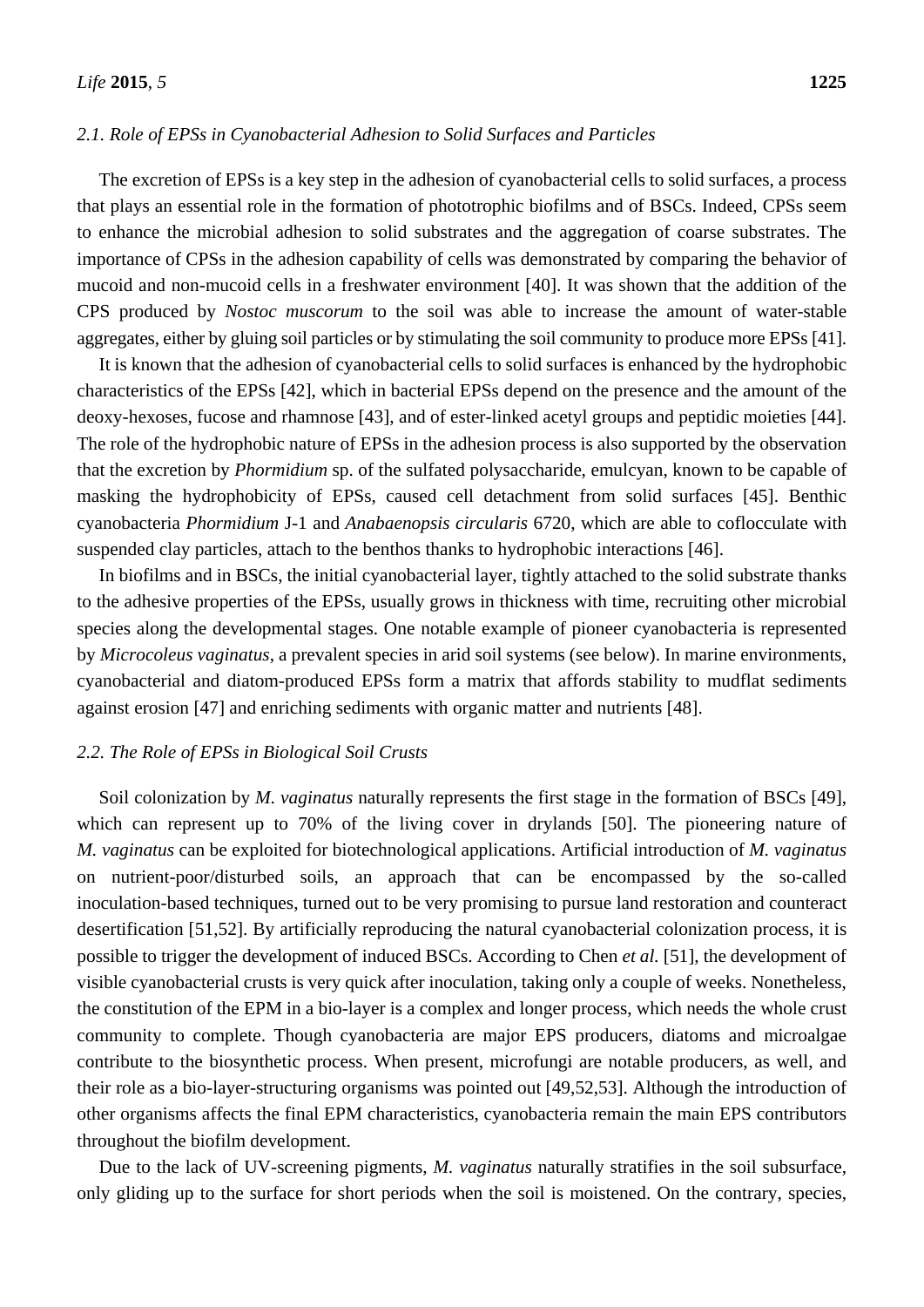such as *Scytonema* and *Nostoc*, which synthesize UV-absorbing substances, stratify directly at the soil surface [50]. A thick sheath encases bundles of *M. vaginatus*. The sheath strongly adheres to and connects sand grains.

On coarse substrates, polysaccharidic exudates play a structural role together with microbial filaments, creating a cohesive net in which soil and cells remain embedded (Figure 4). Mager and Thomas [8] classify EPSs in biological soil crusts as capsules, granules and slime (Figure 5). Cyanobacterial filaments and exudates have a key role in structuring the soil pore system and soil particle organization [54]. Soil pores have an occurrence related to the physico-chemical properties of the EPSs: the higher the complexity of the surface cyanobacterial network, the greater the number of the microbial-generated pores.



**Figure 4.** SEM images of sheathed *M. vaginatus* filaments entrapping soil particles in desert biological soil crusts. Retrieved from [50].



**Figure 5.** SEM images of EPSs in desert biological soil crusts: (**A**) capsule; (**B**) granules; and (**C**) slime. Retrieved from [8] with permission.

Thin sections of BSCs (Figure 6) show how cyanobacterial filaments grow in the grain interspaces. Where cyanobacteria are absent or distributed sporadically, voids between particles appear to be filled with fine particles.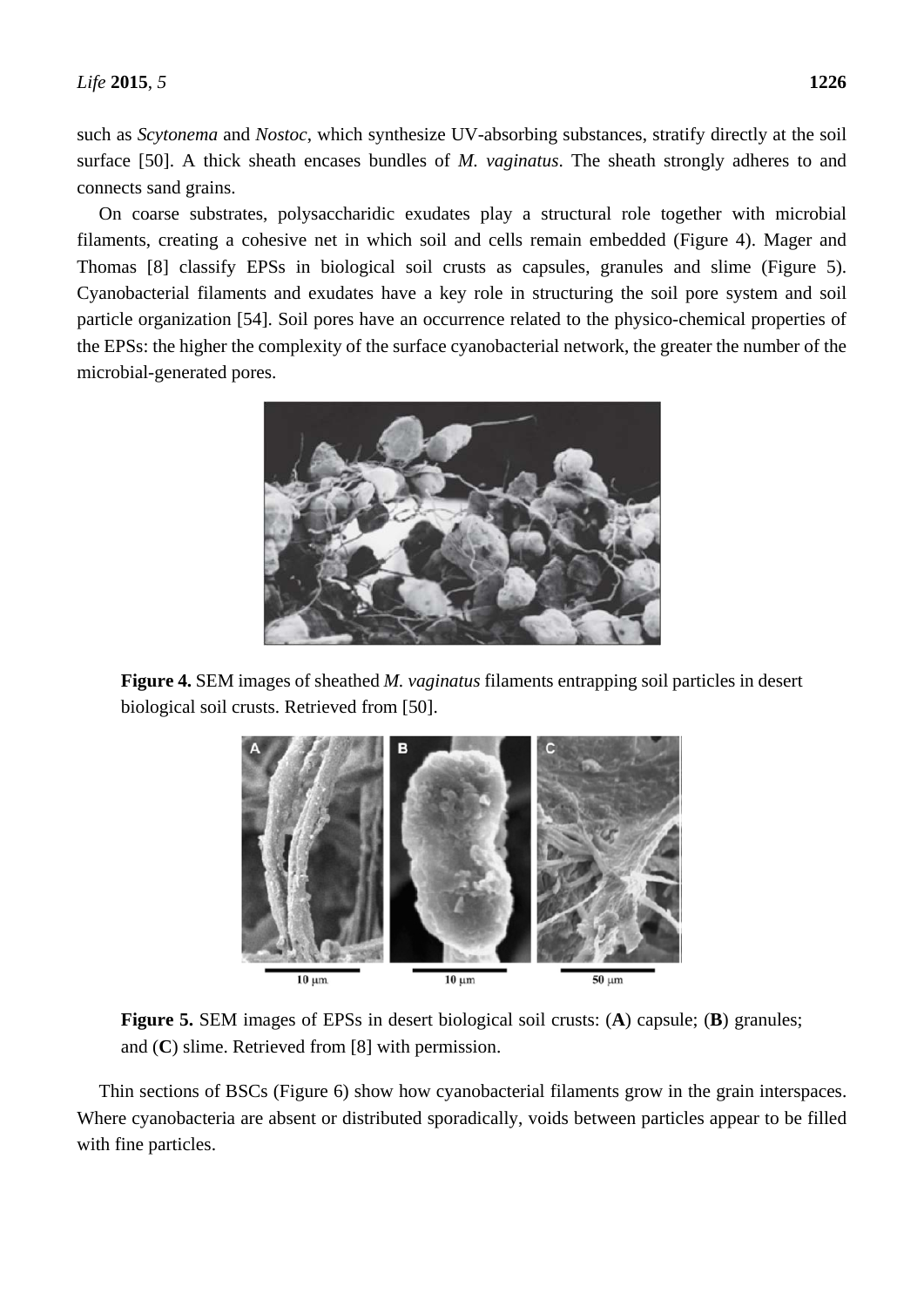

**Figure 6.** Thin section of biological soil crust from the western region of Niger showing the different layers. Q, coarse particles; PI, fine particles; MC, cyanobacterial filaments in the interspaces of the grains; F, cyanobacterial filaments; V, large pores. Retrieved from [54] with permission.

In the crust layers, cyanobacteria create a continuous association with coarse and fine particles, while the sub-crust is more characterized by large pores. Possibly, the concentration of clay in the cyanobacterial-dominated layers is owed to the fact that mucous material easily binds airborne particles. Positively-charged macronutrients bind to clay and to EPSs, increasing their availability to the microflora.

Similar to what takes place in marine environments [55], in the soil system, EPSs promote spatial organization to optimize both interactions between cells [56] and nutrient and water transport [57]. Indeed, the structure dismantled through artificial EPS removal from induced BSCs significantly altered water diffusion through the soil profile [57].

# *2.3. The Role of EPSs in Tolerance to Water Stress and UV Radiation*

Since excessive solar radiation and low water availability are often two factors to cope with, the protection against water stress and UV radiation is one of the main studied roles of the EPM in constrained environments.

It is a fact that cyanobacteria isolated from very dry environments, such as desert soils or the lithic surfaces of monuments, display the capacity of excreting large amounts of EPSs [37,57–59], a trait underlining adaptation to drought. Dehydration effects have been thoroughly studied [60]. Essentially, water stress leads to the loss of membrane structural integrity and the loss of macromolecule functioning [61], so that some authors associate cell death under drought conditions just to the loss of membrane integrity [55,56,62,63].

Although the role of EPSs in water stress has not been fully clarified, they are reportedly involved in maintaining hydration thanks to their hydrophilic/hydrophobic characteristics (see Section 1.1), which determine a gelatinous envelope around the cells that regulates water uptake and water loss processes [3]. Furthermore, they stabilize cell membranes along with non-reducing sugars sucrose and trehalose [5].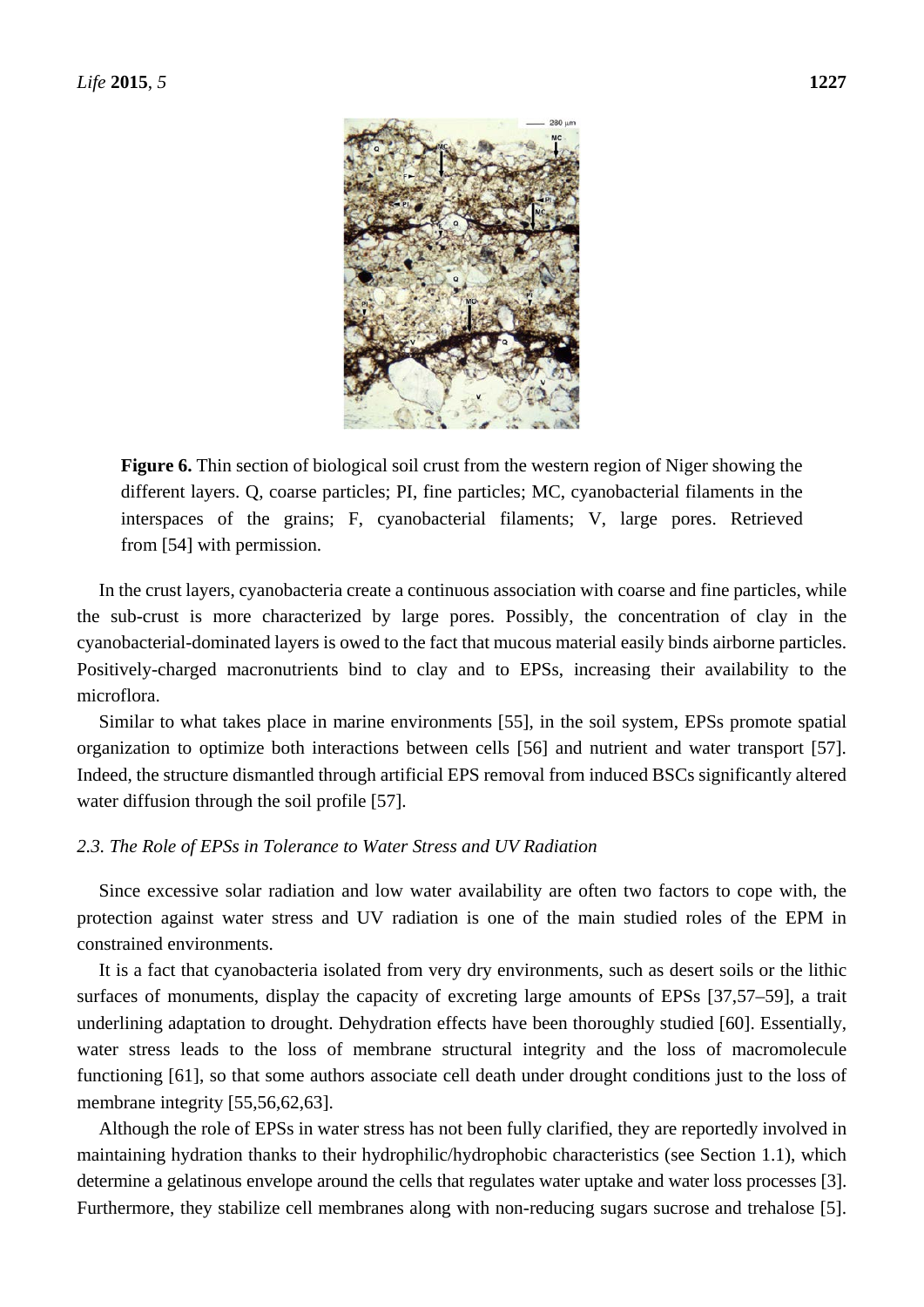In soil systems, the hygroscopic nature of cyanobacterial sheaths becomes evident when the surface is wet, when they can be seen swelling to extensively cover the surface [64]. Cyanobacteria can absorb water many times their dry weight [65]. For example, colonies of *Nostoc* reportedly increase their mean diameter from 50–100 µm to 150–250 µm after wetting. At the same time, cyanobacterial filaments are extruded out of the sheaths, to be retracted inside when the general moisture level decreases [64]. One of the strongest pieces of evidence for the role of EPSs in the water stress tolerance was provided by *N. commune* by Tamaru *et al.* [66]. EPS-deprived cells were significantly harmed in their capability to evolve O2, and a decrease in cell viability was observed. In addition, EPSs are also thought to confer an increase in freeze tolerance, although the related involved mechanisms are scarcely known [61].

Cyanobacterial EPSs are also beneficial to neighboring cells in microbial associations. EPSs provide for the structuring of the biofilms, creating preferential flows of water and nutrients. In addition, EPM creates hydrated microenvironments in which the cells are protected from harmful solar radiation and physical harm and represent a source of carbon for heterotrophs. Under laboratory conditions, Knowles and Castenholz proved that EPSs produced by *Nostoc* sp. CCMEE 6160 improved water stress tolerance of the naturally co-habiting microalga, *Chlorella* sp. CCMEE 6038, which does not produce EPSs [61]. Although the lab conditions probably modeled the corresponding real environmental conditions only to some extent, this study is supportive of the hypothesis.

In BSCs, EPSs are involved in water capture from rainfall and non-rainfall sources, so that water content is higher in crust-covered soils compared to bare neighboring counterparts. The abundance of EPSs was proven to be positively correlated with the water capture capability of the biological crusts. In addition, a significant difference in water-retaining capability after treating soil crust samples for EPM removal was detected [53]. Following a significant water introduction, the swelling of the EPSs is reported to cause soil pore clogging, possibly leading to water run-off [54]. On the other hand, recent findings point out that the presence of EPSs in biological soil crusts is key in conferring a "spongy" structure to the substrate, suggesting a more complex role of the EPM in optimizing water distribution through the soil profile [57].

EPSs intervene in preserving the stability of the membrane vesicles during cycles of drying and swelling [5,67], as well as stabilizing desiccation-related enzymes and molecules [68]. As an example, the addition *in vitro* of the EPSs of *Nostoc commune* CHEN to membrane vesicles prevented them from fusing, counteracting one of the unwanted outcomes of the rehydration process.

The synthesis of trehalose by some cyanobacterial strains is in concert with EPS synthesis, which can occur in response to water loss during desiccation [69]. Although this does not seem to help cope with water stress in the case of *Nostoc verrucosum* [66], trehalose is thought to intervene in preserving cell membranes during water stress in other instances [69]. Trehalose is obtained by the transformation of the  $\alpha$  (1,4)-glucose polymers into  $\alpha$  (1,1)- by the maltooligosyl trehalose synthase, replacing hydrating water molecules, producing vitrification [70]

Long UV-B exposures of *Nostoc commune* DRH1 resulted in higher CPSs excretion at the cost of reduced cell number (Figure 7).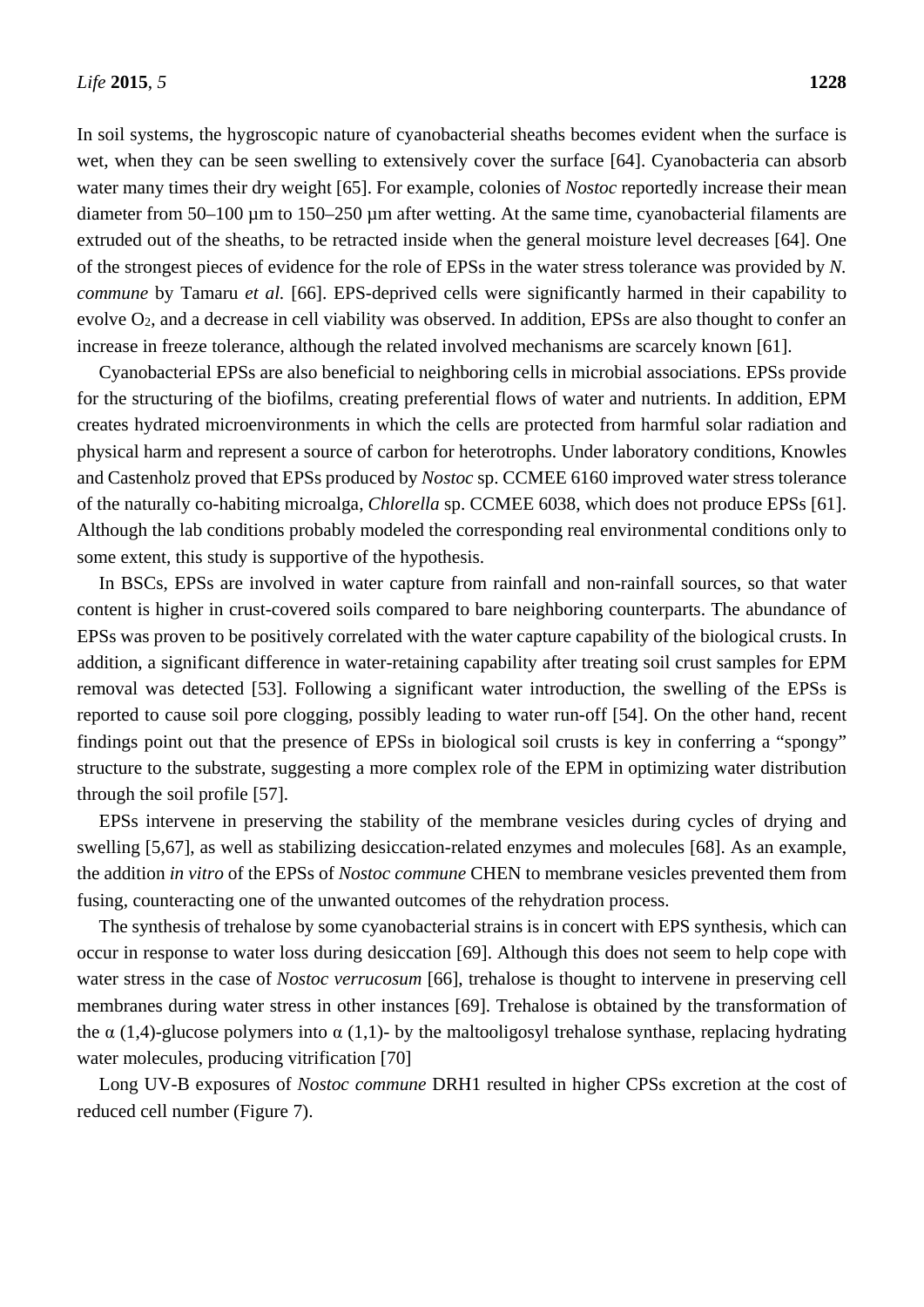

**Figure 7.** (**A**) Microphotograph of *Nostoc commune* DRH1 not exposed to UV; (**B**) *N. commune* after 72 h of exposure to UVB. Bars = 10 µm. Retrieved from [71] with permission.

The thicker the capsular envelope, the longer the path length of radiation to reach the cells. In addition, exocellular polysaccharidic structures may contain UV-absorbing compounds, such as scytonemin [72], which was found in the glycan matrix of *Nostoc commune* [73] and mycosporine amino acid (MAA)-like substances [74], which contribute to an absorption maxima between 310 and 360 nm, and at 370 nm, respectively. The synthesis of these pigments is elicited by UV exposure, as well [38,71].

#### *2.4. Role of EPSs in Bio-Weathering Processes*

The excretion of EPSs is also key in lithic substrate colonization by epilithic and endolithic cyanobacteria and in the following bio-weathering processes (Figure 8). The colonization of sub-surface niches helps to counteract UV, thermal and water stress, which are greater for surface-dwelling communities. The capability to alter stone surfaces is owed to their capability to adhere and penetrate within the rock pore spaces, causing the exfoliation of the upper substrate layers, as well as causing irreversible unaesthetic staining due to the release of pigments. Several investigations aimed at defining the role of EPSs in the fouling caused by cyanobacterial colonization of stone artwork, in order to elaborate potential control strategies [35,36].

About 20%–30% of stone deterioration has reportedly a biological origin [75]. Stone weathering is carried out by microorganisms by penetrating and pushing apart the cracks in the mineral substrate through cycles of drying/swelling and warming/cooling. By swelling when wetted, the mucous secretions exert a great pressure from within. At the same time, mineral dissolution takes place following the release of acidic compounds,  $Ca^{2+}$ , OH<sup>-</sup> and organic ligands [76].

In the first rock layers, EPM can concentrate metal cations and nutrients present at low concentrations, sequestering them directly from the substrate. Welch and Vandevivere [77] showed how microbial EPSs enhance the dissolution of feldspathic substrates, while forming complexes with framework ions in solution. Metal cations, such as  $Ca^{2+}$ , Mg<sup>2+</sup> and Fe<sup>2+</sup>, are important for cell metabolism and for the stabilization of the structure of biofilms. Indeed, in biofilms, electrostatic interactions produced by cations provide cohesion [78]. Cations serve both as cross-linkers in the biofilm matrix and stimulate physiology-dependent attachment processes in microbial cells by acting as cellular cations andenzyme cofactors [79].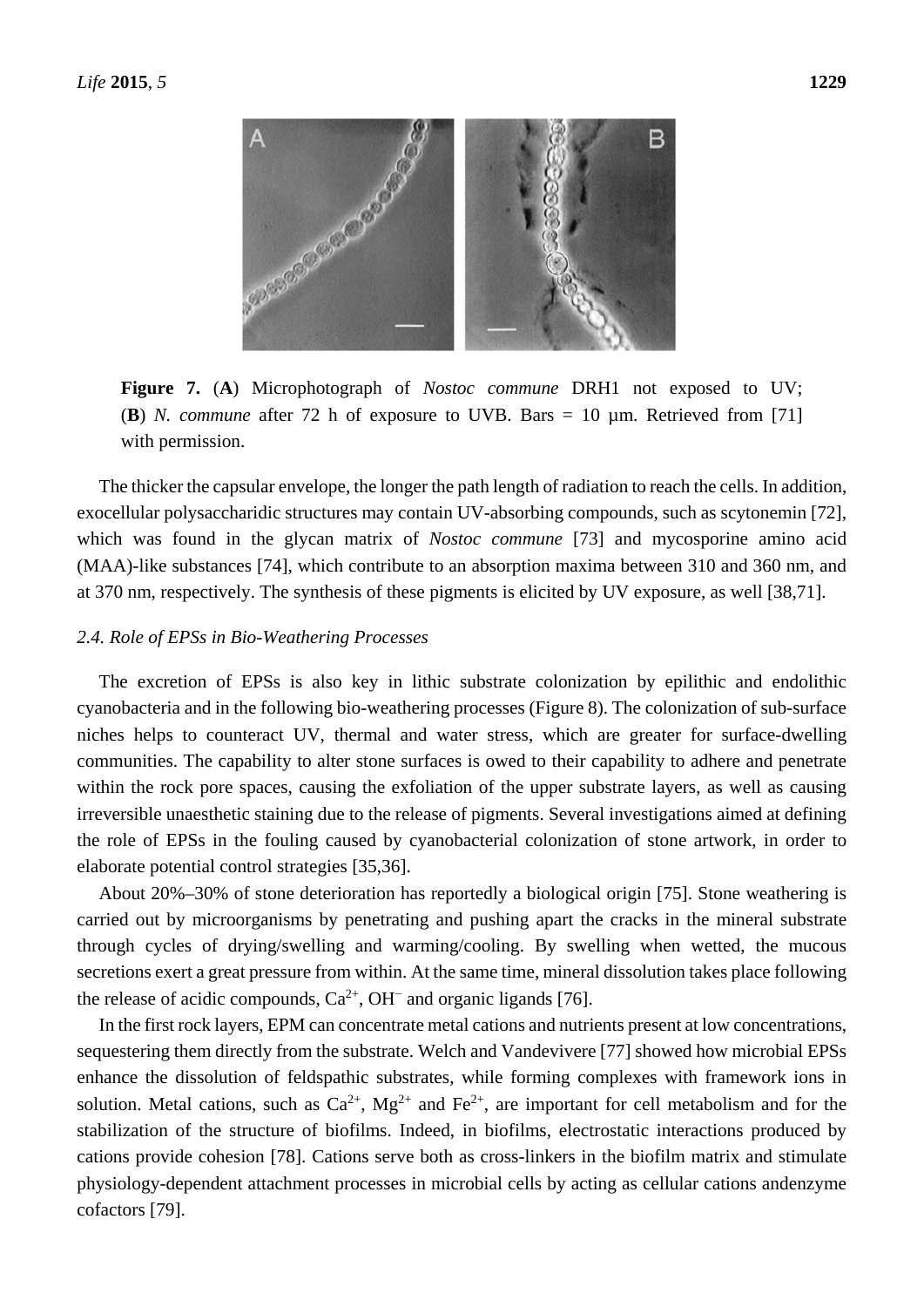

**Figure 8.** SEM microphotographs of rock-dwelling phototrophic biofilm. (**A**) Sheathed *Chroococcidiopsis* cells; (**B**) unicellular and filamentous cyanobacteria; and (**C**) heterotrophic bacteria. Retrieved from [80] with permission.

In a recent study, *Plectonema*, *Gloeocapsa*, *Gloeocapsosis* and *Leptolyngbya* strains isolated from epilithic biofilms showed a good affinity for  $Ca^{2+}$ ,  $Mg^{2+}$  and  $Fe^{2+}$ , although to different extents. The interactions of cells-metals appeared mainly driven by ionic forces, the specific amount of  $Ca^{2+}$  and Mg2+ removed by the cyanobacteria (*i.e.*, metal removed per gram of cell dry weight) being somewhat correlated to the anionic density of the capsulated or sheathed cells [38]. Divalent cations  $Ca^{2+}$  and  $Mg^{2+}$ form cross-bridges with the charged fractions of the exopolysaccharidic strands, increasing the cohesion of the secretions. In fact, the use of complexing agents, such as EDTA and EGTA, or the use of Dowex resins cause the EPM to fall apart. EDTA solution was successfully used to remove EPSs from coarse and sandy substrates [36].

Additionally, the capability of selectively-immobilize toxic heavy metals [12,81] could represent a defensive strategy to prevent them from reaching the cells.

## *2.5. Role of EPSs in Cyanobacterial Gliding Motility*

The proposal of the role of EPSs in gliding motility dates back to the 1920s [82]. It is a fact that cyanobacteria secrete slime while gliding. Hoiczyk and Baumeister [83], who observed that EPSs are extruded through junctional pore complexes (JPCs), fourthly supported the theory. JPCs are prokaryotic organelles with diameters ranging from 70 to 80 nm and 32 nm long, spanning the cell wall. A linked channel, 13 nm in diameter, spans the peptidoglycan layer. In *Phormidium uncinatum* and *Anabaena variabilis*, JPCs are located near the cell septa, at angles of 30–40°, related to the cell axis. The slime extrusion likely propels the cell forward [84]. Oscillin, a  $Ca^{2+}$ -containing protein on the surface of *Phormidium* sp., possibly determines that channels that direct the EPS flow. If oscillin is arranged elliptically, the cell will rotate; if the filaments are arranged radially, the cell will not rotate [85]. Currently, the mechanisms leading to the propulsion are not clear, and some open questions remain. For example, it is unclear if a difference in the chemical characteristics of EPSs may influence the motility.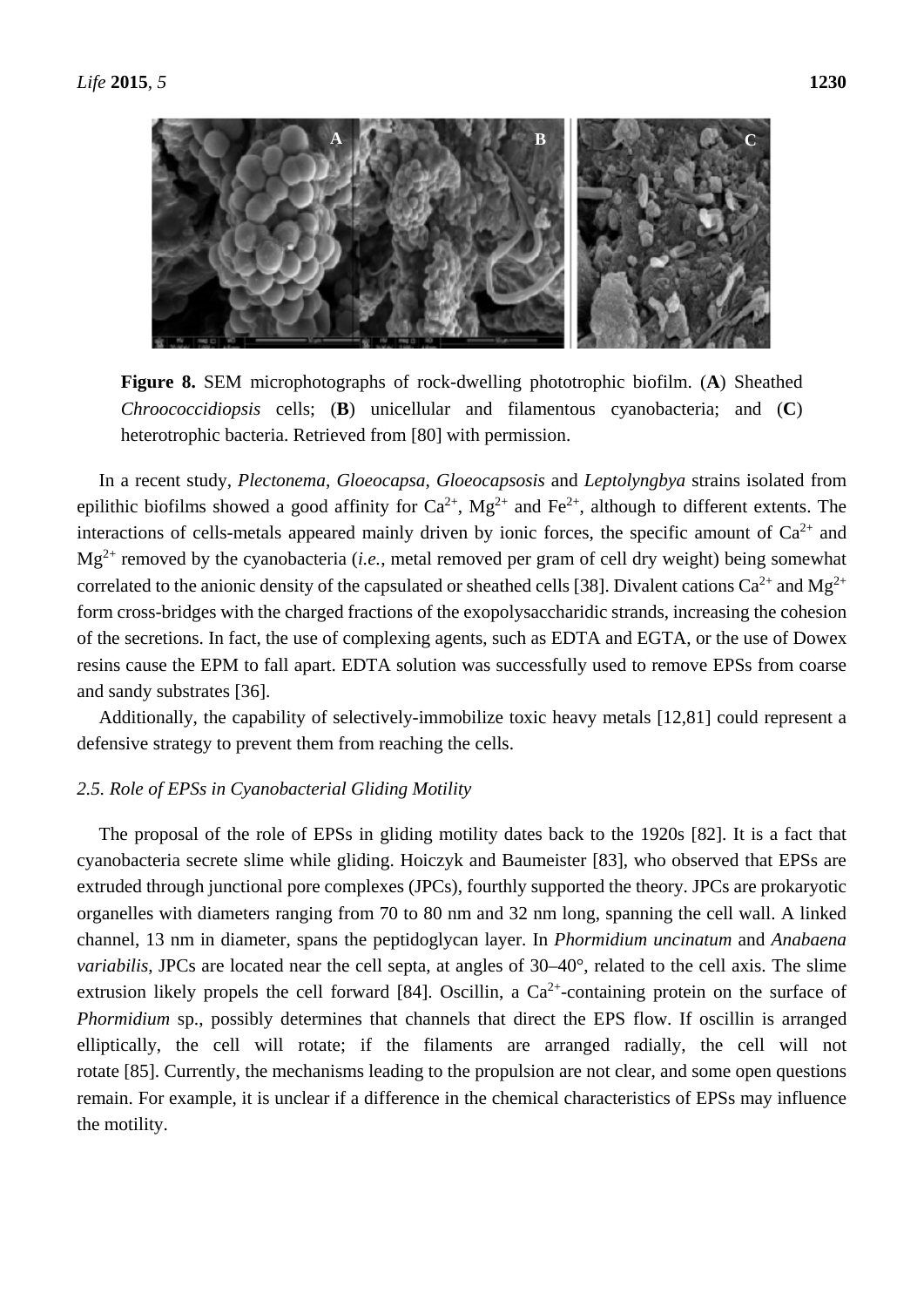#### *2.6. Cyanobacterial EPSs as a C-Source*

The composition of the producing community fraction, environmental conditions (see Section 1.2) and biochemical processes at the community level influence the chemical and physical characteristics of the EPM. In oligotrophic conditions, EPSs represent a notable source of organic C available for cross-feeding processes. By these means, the activity of the producing organisms is balanced by the activity of the consumers, whereas C from EPSs is the primary substrate respired after rainfall events in deserts [86]. Contrary to what one would expect [8,34], under nutrient limitations, the cyanobacteria-contributed EPM in constrained conditions may result in being quantitatively and qualitatively complex [36,48]. The macromolecule may contain a large number of sugar constituents (up to 13), including pentoses, hexoses, amino-sugars and carboxylic sugars [36,48], organized in polymers with different MWs [48]. The capability to degrade these chemically-complex exudates needs a wide set of enzymes produced by different organisms, recruited along the developmental stages of the biofilm. Indeed, enzymatic activity increases moving from initial cyanobacteria-dominated biolayers to complex and, especially, lichen-colonized biolayers. High MW compounds decompose to simple low MW compounds and are metabolized by heterotrophs or used as protection against desiccation [8]. With the introduction of new colonizers, the C/N ratio increases, indicating carbon inflow and the accumulation of N-poor organic remains. In a recent study, Miralles *et al.* [87] observed that the enzymatic activity within BSCs is directed towards low MW substrates. This may be interpreted in accordance with the pioneering nature of crust organisms (which tend to assimilate first simple and readily available compounds) and/or may indicate the accumulation of organic matter in order to develop soil structures and proper microhabitats. This latter conclusion is supported by a recent study [88] in which sucrase and hydrolase activities were mainly directed towards less condensed (referred to as "colloidal") EPS fractions. Due to the enzymatic activity, higher amounts of low MW colloidal EPSs were present in younger BSCs, whereas more condensed and relatively insoluble EPS fractions were preserved from degradation in older BSCs.

# **3. Conclusions**

From the above reported experimental findings, it appears evident that the EPM plays an essential role in protecting from harmful environmental factors the microbial community residing in BSCs or in biofilms. However, in spite of the large number of studies claiming this role, only a few of them directly investigated the molecular mechanisms leading to the synthesis and release of EPSs under environmental stress conditions. Further studies in this direction are needed in order to clarify the way in which environmental factors activate the biosynthetic machinery leading to the synthesis of the EPSs and to explain the differences observed in the reaction of EPS-producing cyanobacteria to stresses of the same nature.

Another topic that has been almost completely neglected until now is related to the understanding of the possible differences in the protective functions of EPSs having different compositions or molecular sizes. Indeed, it is conceivable that polysaccharides with different molecular dimensions and structure or composed of monosaccharides with specific properties (e.g., hydrophobicity or hydrophilicity; negative charge, *etc.*) protect to different extents the cells from harmful environmental conditions.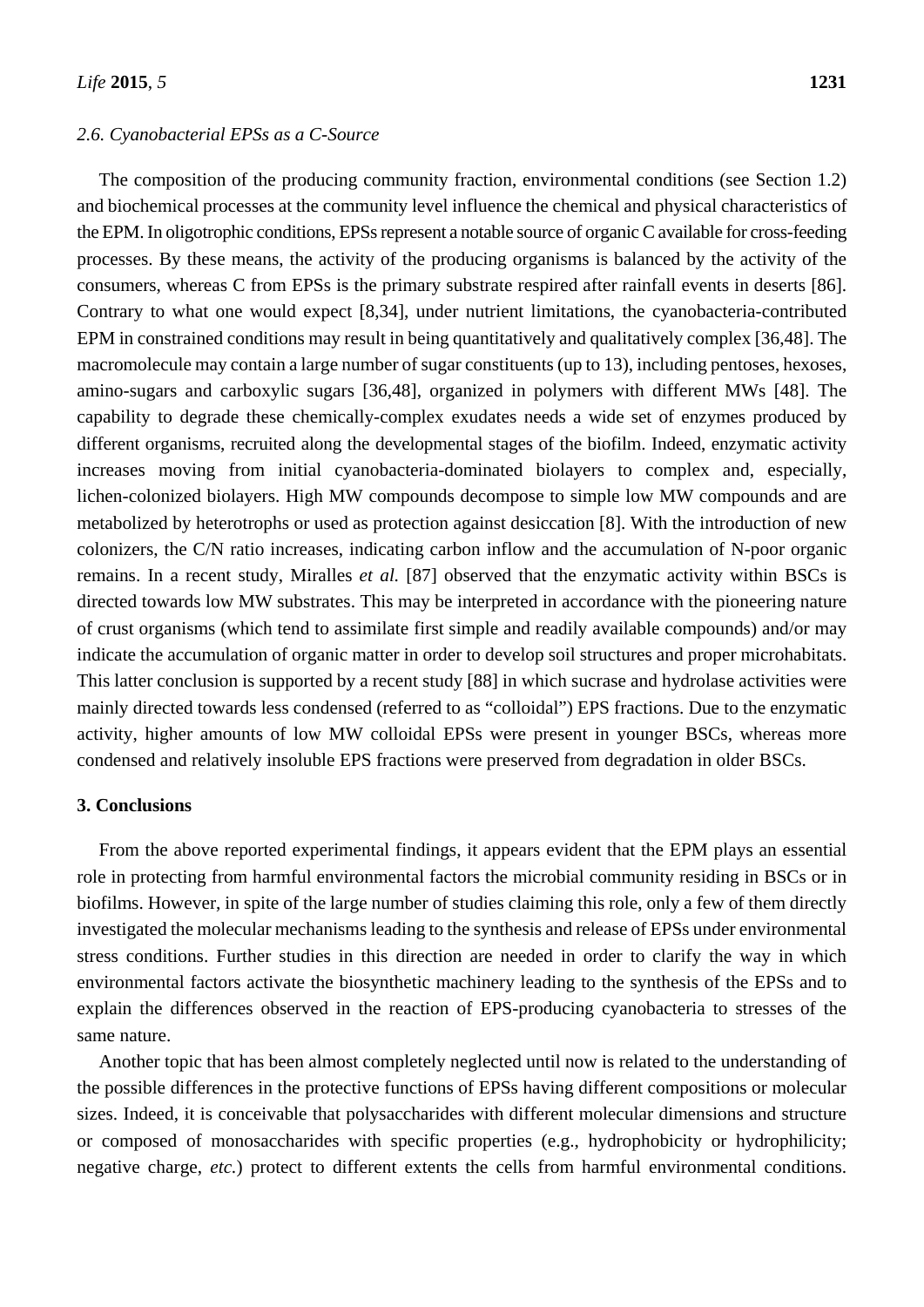Therefore, the cyanobacterium able to modulate these characteristics may have an ecological advantage and might be able to better thrive in harsh environments.

Finally, a very important issue that has still to be investigated is the interplay between the various microorganisms residing in biofilms and in BSCs in the production and consumption of the EPM of such complex structures. Understanding the mechanisms of formation and degradation of EPM in biofilms and BSCs might lead to the capability of contrasting or favoring their formation, depending of the negative or positive role that they play in the environment in which they flourish.

# **Acknowledgments**

The authors wish to thank the two anonymous reviewers who contributed, with their constructive comments, to improve the text of the manuscript.

# **Conflicts of Interest**

The authors declare no conflict of interest.

## **References**

- 1. Fogg, G.E. The comparative physiology and biochemistry of the blue-green algae. *Bacteriol. Rev.*  **1956**, *20*, 148–165.
- 2. Montoya, H. Algal and cyanobacterial saline biofilms of the Grande Coastal Lagoon, Lima, Peru. *Nat. Resour. Environ. Issues* **2009**, *15*, 127–134.
- 3. Pereira, S.; Zille, A.; Micheletti, E.; Moradas-Ferreira, P.; de Philippis, R.; Tamagnini, P. Complexity of cyanobacterial exopolysaccharides: Composition, structures, inducing factors and putative genes involved in their biosynthesis and assembly. *FEMS Microbiol. Rev*. **2009**, *33*, 917–941.
- 4. De Philippis, R.; Vincenzini, M. Exocellular polysaccharides from cyanobacteria and their possible applications. *FEMS Microbiol. Rev*. **1998**, *22*, 151–175.
- 5. Hill, D.R.; Keenan, T.W.; Helm, R.F.; Potts, M.; Crowe, L.M.; Crowe, J.H. Extracellular polysaccharide of *Nostoc commune* (Cyanobacteria) inhibits fusion of membrane vesicles during desiccation. *J. Appl. Phycol*. **1997**, *9*, 237–248.
- 6. Pereira, S.B.; Mota, R.; Santos, C.L.; de Philippis, R.; Tamagnini, P. Assembly and Export of Extracellular Polymeric Substances (EPS) in Cyanobacteria. *Adv. Bot. Res.* **2013**, *65*, 235–279.
- 7. Sekar, S.; Paulraj, P. Strategic mining of cyanobacterial patents from the USPTO patent database and analysis of their scope and implications. *J. Appl. Phycol*. **2007**, *19*, 277–292.
- 8. Mager, D.M.; Thomas, A.D. Carbohydrates in cyanobacterial soil crusts as a source of carbon in the southwest Kalahari, Botswana. *Soil Biol. Biochem*. **2010**, *42*, 313–318.
- 9. Sahlan Ozturk, B.A. Relationship between chromium (VI) resistance and extracellular polymeric substances (EPS) concentration by some cyanobacterial isolates. *Environ. Sci. Pollut. Res. Int.* **2008**, *15*, 478–480.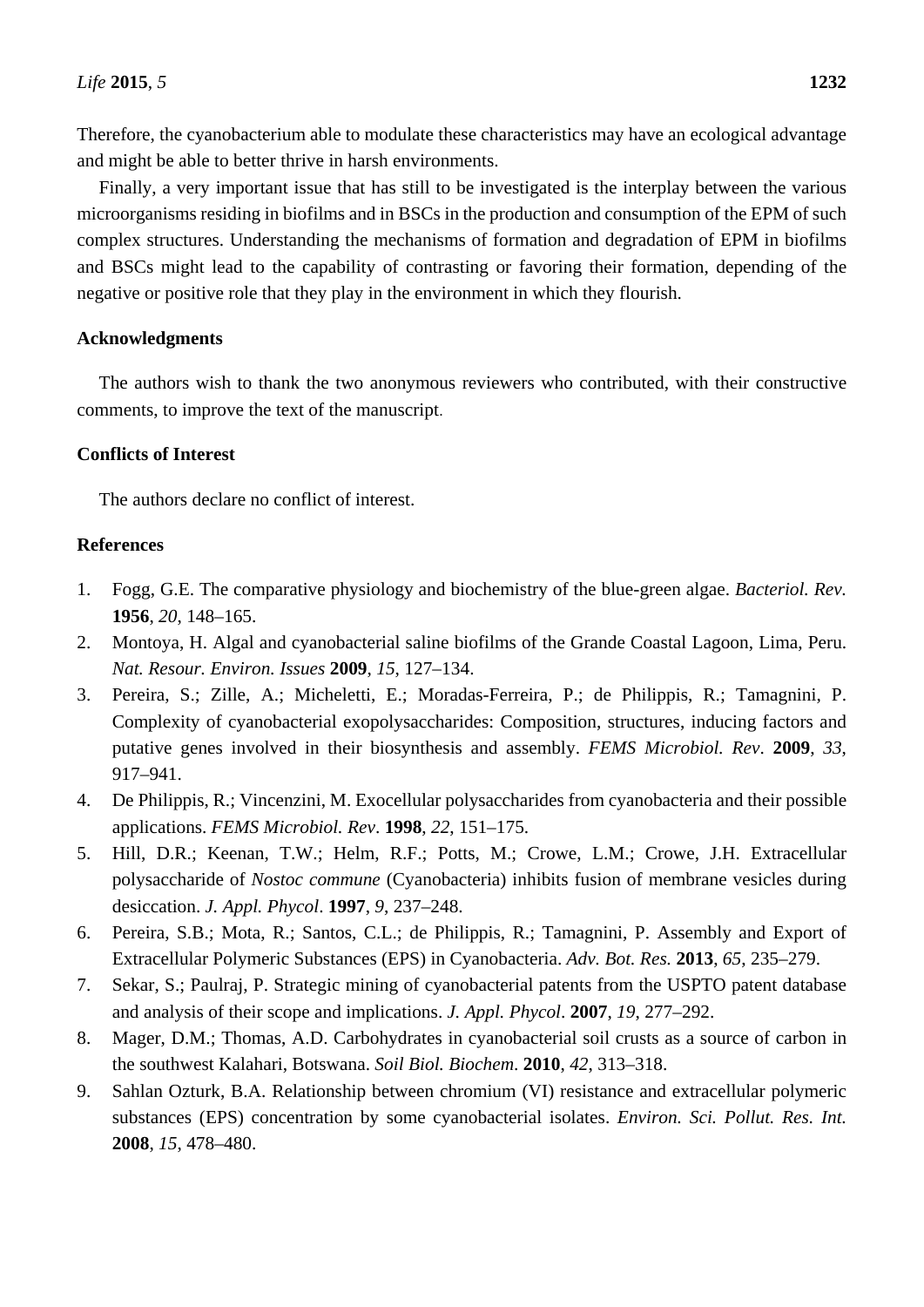- 10. Priester, J.H.; Olson, S.G.; Webb, S.M.; Neu, M.P.; Hersman, L.E.; Holden, P.A. Enhanced exopolymer production and chromium stabilization in Pseudomonas putida unsaturated biofilms. *Appl. Environ. Microbiol*. **2006**, *72*, 1988–1996.
- 11. Bar-Zeev, E.; Berman-Frank, I.; Stambler, N.; Vázquez Domínguez, E.; Zohary, T.; Capuzzo, E.; Meeder, E.; Suggett, D.J.; Iluz, D.; Dishon, G.; *et al.* Transparent exopolymer particles (TEP) link phytoplankton and bacterial production in the Gulf of Aqaba. *Aquat. Microb. Ecol.* **2009**, *56*, 217–225.
- 12. Micheletti, E.; Pereira, S.; Mannelli, F.; Moradas-Ferreira, P.; Tamagnini, P.; de Philippis, R. Sheathless Mutant of Cyanobacterium *Gloeothece.* sp. Strain PCC 6909 with Increased Capacity To Remove Copper Ions from Aqueous Solutions. *Appl. Environ. Microbiol*. **2008**, *74*, 2797–2804.
- 13. Vincenzini, M.; de Philippis, R.; Sili, C.; Materassi, R. Studies on exopolysaccharide release by diazotrophic batch cultures of *Cyanospira. capsulata*. *Appl. Microbiol. Biotechnol.* **1990**, *34*, 392–396.
- 14. Di Pippo, F.; Ellwood, N.W.; Gismondi, A.; Bruno, L.; Rossi, F.; Magni, P.; de Philippis, R. Characterization of exopolysaccharides produced by seven biofilm-forming cyanobacterial strains for biotechnological applications. *J. Appl. Phycol*. **2013**, *25*, 1697–1708.
- 15. De Philippis, R.; Colica, G.; Micheletti, E. Exopolysaccharide-producing cyanobacteria in heavy metal removal from water: Molecular basis and practical applicability of the biosorption process. *Appl. Microbiol. Biotechnol*. **2011**, *92*, 697–708.
- 16. Shepherd, R.; Rockey, J.; Sutherland, I.W.; Roller, S. Novel bioemulsifiers from microorganisms for use in foods. *J. Biotechnol.* **1995**, *40*, 207–217.
- 17. Rossi, F.; de Philippis, R. *Exocellular Polysaccharides in Microalgae and Cyanobacteria: Chemical Features, Roles and Enzymes and Genes Involved in Their Biosynthesis*; Borowitzka, M., Beardall, J., Raven, J.A., Eds.; Springer: Berlin, Germany, 2015.
- 18. Hu, C.; Liu, Y.; Paulsen, B.S.; Petersen, D.; Klaveness, D. Extracellular carbohydrate polymers from five desert soil algae with different cohesion in the stabilization of fine sand grain. *Carbohydr. Polym*. **2003**, *54*, 33–42.
- 19. Li, P.; Harding, S.E.; Liu, Z. Cyanobacterial exopolysaccharides: Their nature and potential biotechnological applications. *Biotechnol. Genet. Eng. Rev*. **2001**, *18*, 375–404.
- 20. Forni, C.; Telo', F.R.; Caiola, M.G. Comparative analysis of the polysaccharides produced by different species of *Microcystis* (Chroococcales, Cyanophyta). *Phycologia* **1997**, *36*, 181–185.
- 21. Mouhim, R.F.; Cornet, J.-F.; Fontane, T.; Fournet, B.; Dubertret, G. Production, isolation and preliminary characterization of the exopolysaccharide of the cyanobacterium *Spirulina platensis*. *Biotechnol. Lett*. **1993**, *15*, 567–572.
- 22. Gloaguen, V.; Morvan, H.; Hoffmann, L.; Plancke, Y.; Wieruszeski, J.-M.; Lippens, G.; Strecker, G. Capsular polysaccharide produced by the thermophilic cyanobacterium *Mastigocladus laminosus*. Structural study of an undecasaccharide obtained by lithium degradation. *Eur. J. Biochem. FEBS*  **1999**, *266*, 762–770.
- 23. Garozzo, D.; Impallomeni, G.; Spina, E.; Sturiale, L. The structure of the exocellular polysaccharide from the cyanobacterium *Cyanospira capsulata*. *Carbohydr. Res*. **1998**, *307*, 113–124.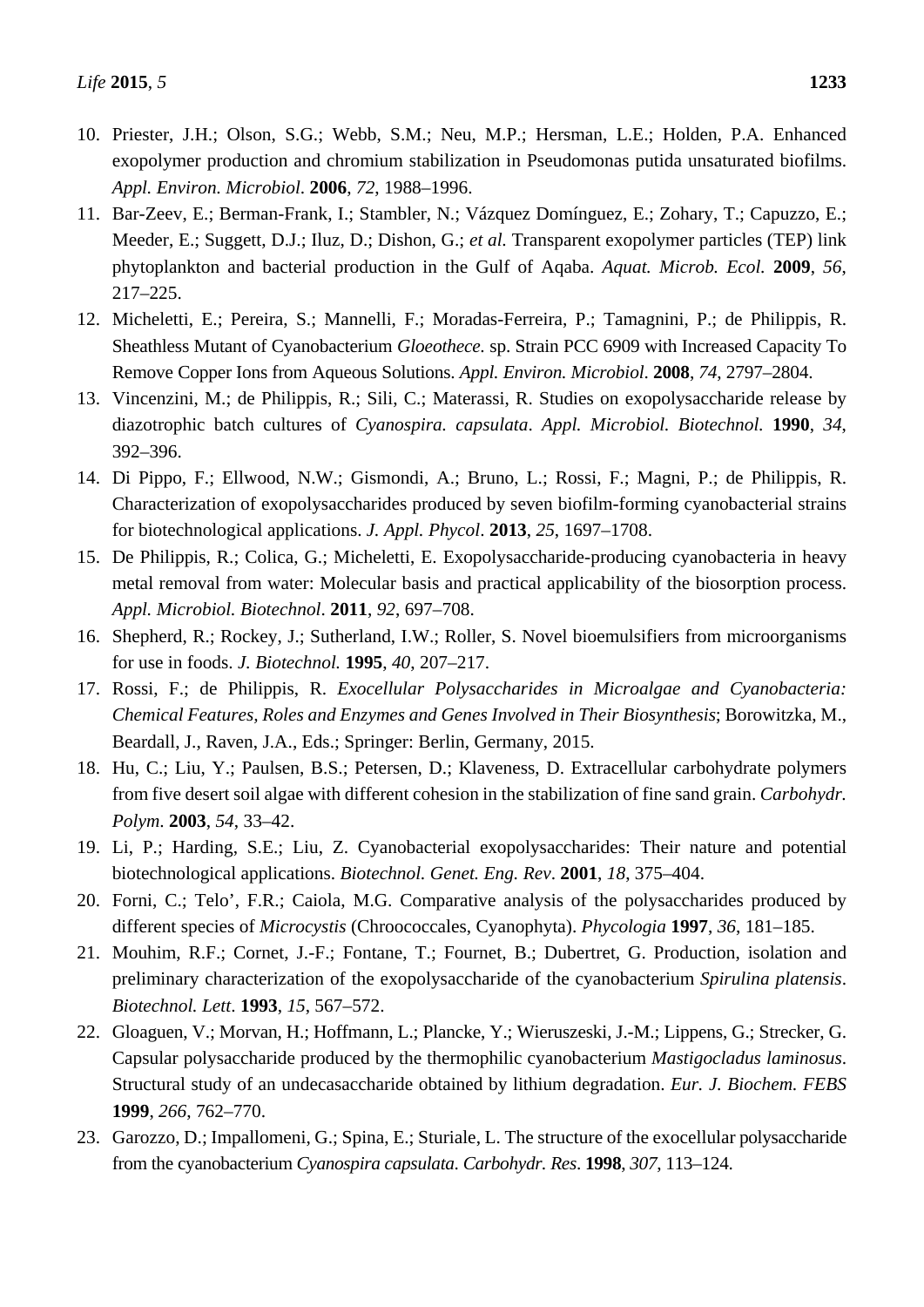- 24. De Philippis, R.; Margheri, M.C.; Materassi, R.; Vincenzini, M. Potential of unicellular cyanobacteria from saline environments as exopolysaccharide producers. *Appl. Environ. Microbiol.*  **1998**, *64*, 1130–1132.
- 25. Nicolaus, B.; Panico, A.; Lama, L.; Romano, I.; Manca, M.C.; de Giulio, A.; Gambacorta, A. Chemical composition and production of exopolysaccharides from representative members of heterocystous and non-heterocystous cyanobacteria. *Phytochemistry* **1999**, *52*, 639–647.
- 26. Otero, A.; Vincenzini, M. *Nostoc* (Cyanophyceae) goes nude: Extracellular polysaccharides serve as a sink for reducing power under unbalanced C/N metabolism. *J. Phycol.* **2004**, *40*, 74–81.
- 27. Izumo, A.; Fujiwara, S.; Oyama, Y.; Satoh, A.; Fujita, N.; Nakamura, Y.; Tsuzuki, M. Physicochemical properties of starch in *Chlorella* change depending on the CO<sub>2</sub> concentration during growth: Comparison of structure and properties of pyrenoid and stroma starch. *Plant Sci.*  **2007**, *172*, 1138–1147.
- 28. Sohm, J.A.; Edwards, B.R.; Wilson, B.G.; Webb, E.A. Constitutive Extracellular Polysaccharide (EPS) Production by Specific Isolates of *Crocosphaera watsonii*. *Front. Microbiol.* **2011**, *2*, doi:10.3389/fmicb.2011.00229.
- 29. Austin, A.; Yahdjian, L.; Stark, J.; Belnap, J.; Porporato, A.; Norton, U.; Ravetta, D.; Schaeffer, S. Water pulses and biogeochemical cycles in arid and semiarid ecosystems. *Oecologia* **2004**, *141*, 221–235.
- 30. Moreno, J.; Vargas, M.A.; Olivares, H.; Rivas, J.; Guerrero, M.G. Exopolysaccharide production by the cyanobacterium *Anabaena* sp. ATCC 33047 in batch and continuous culture. *J. Biotechnol.*  **1998**, *60*, 175–182.
- 31. De Philippis, R.; Margheri, M.C.; Pelosi, E.; Ventura, S. Exopolysaccharide production by a unicellular cyanobacterium isolated from a hypersaline habitat. *J. Appl. Phycol*. **1993**, *5*, 387–394.
- 32. Liu, H.; Buskey, E.J. Hypersalinity enhances the production of extracellular polymeric substance (EPS) in the Texas brown tide alga, *Aureoumbra lagunensis* (Pelagophyceae). *J. Phycol*. **2000**, *36*, 71–77.
- 33. Mota, R.; Pereira, S.B.; Meazzini, M.; Fernandes, R.; Santos, A.; Evans, C.A.; de Philippis, R.; Wright, P.C.; Tamagnini, P. Effects of heavy metals on *Cyanothece* sp. CCY 0110 growth, extracellular polymeric substances (EPS) production, ultrastructure and protein profiles. *J. Proteomics* **2015**, *120*, 75–94.
- 34. De Philippis, R.; Sili, C.; Vincenzini, M. Response of an exopolysaccharide-producing heterocystous cyanobacterium to changes in metabolic carbon flux. *J. Appl. Phycol.* **1996**, *8*, 275–281.
- 35. Lars, P.; Brull, Z.H. Studies of polysaccharides from three edible species of *Nostoc* (Cyanobacteria) with different colony morphologies: Structural characterization and effect on the complement system of polysaccharides from *Nostoc commune*. *J. Phycol*. **2000**, *36*, 871–881.
- 36. Bellezza, S.; Paradossi, G.; de Philippis, R.; Albertano, P. *Leptolyngbya* strains from Roman hypogea: Cytochemical and physico-chemical characterisation of exopolysaccharides. *J. Appl. Phycol.* **2003**, *15*, 193–200.
- 37. Roeselers, G.; Norris, T.B.; Castenholz, R.W.; Rysgaard, S.; Glud, R.N.; Kühl, M.; Muyzer, G. Diversity of phototrophic bacteria in microbial mats from Arctic hot springs (Greenland). *Environ. Microbiol.* **2007**, *9*, 26–38.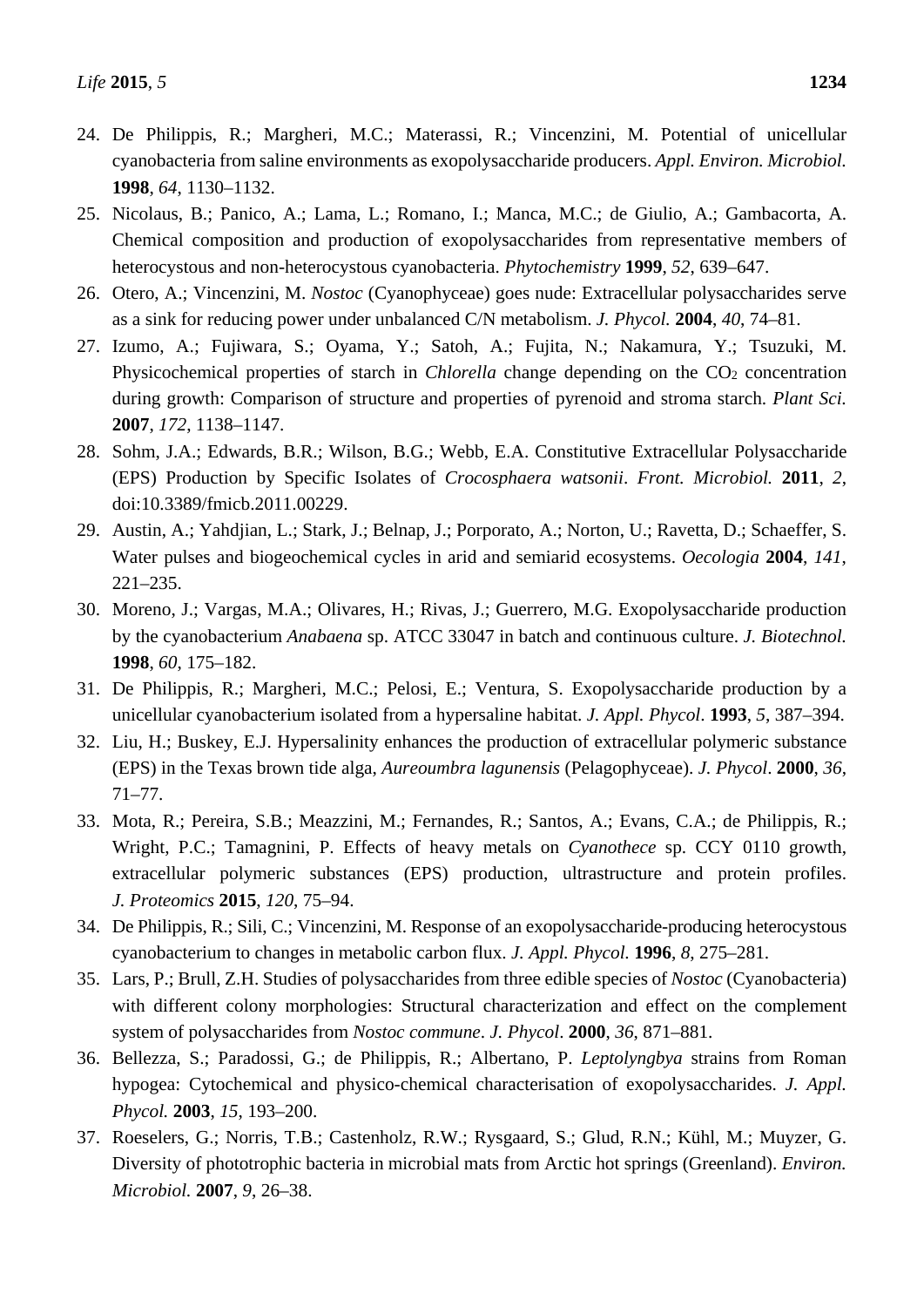- 38. Rossi, F.; Micheletti, E.; Bruno, L.; Adhikary, S.P.; Albertano, P.; de Philippis, R. Characteristics and role of the exocellular polysaccharides produced by five cyanobacteria isolated from phototrophic biofilms growing on stone monuments. *Biofouling* **2012**, *28*, 215–224.
- 39. Belnap, J.; Laxalt, M.; Peterson, P. *Biological Soil Crusts: Ecology and Management*; US Department of the Interior, Bureau of Land Management, National Science and Technology Center, Information and Communications Group: Washington, DC, USA, 2001.
- 40. Allison, D.G.; Sutherland, I.W. The role of exopolysaccharides in adhesion of freshwater bacteria. *J. Gen. Microbiol*. **1987**, *133*, 1319–1327.
- 41. De Caire, G.Z.; de Cano, M.S.; de Mulé, M.C.Z.; Palma, R.M.; Colombo, K. Exopolysaccharide of *Nostoc muscorum* (Cyanobacteria) in the aggregation of soil particles. *J. Appl. Phycol*. **1997**, *9*, 249–253.
- 42. Neu, T.R.; Marshall, K.C. Bacterial polymers: Physicochemical aspects of their interactions at interfaces. *J. Biomater. Appl.* **1990**, *5*, 107–133.
- 43. Henriques Vieira, A.A.; Coelho Ortolano, P.I.; Giroldo, D.; Dellamano Oliveira, M.J.; Bittar, T.B.; Lombardi, A.T.; Sartori, A.L.; Paulsen, B.S. Role of hydrophobic extracellular polysaccharide of *Aulacoseira granulata* (Bacillariophyceae) on aggregate formation in a turbulent and hypereutrophic reservoir. *Limnol. Oceanogr*. **2008**, *53*, 1887–1899.
- 44. Chug, R.; Mathur, S. Extracellular Polymeric Substances from Cyanobacteria: Characteristics, Isolation and Biotechnological Applications-A Review. *Int. J. Adv. Eng. Sci. Technol.* **2013**, *3*, 49–53.
- 45. Fattom, A.; Shilo, M. Production of emulcyan by *Phormidium* J-1: Its activity and function. *FEMS Microbiol. Lett.* **1985**, *31*, 3–9.
- 46. Bar-Or, Y.; Shilo, M. The role of cell-bound flocculants in coflocculation of benthic cyanobacteria with clay particles. *FEMS Microbiol. Ecol*. **1988**, *4*, 169–174.
- 47. Yallop, M.L.; de Winder, B.; Paterson, D.M.; Stal, L.J. Comparative structure, primary production and biogenic stabilization of cohesive and non-cohesive marine sediments inhabited by microphytobenthos. *Estuar. Coast Shelf Sci.* **1994**, *39*, 565–582.
- 48. Stal, L.J. Microphytobenthos, their Extracellular Polymeric Substances, and the Morphogenesis of Intertidal Sediments. *Geomicrobiol. J.* **2003**, *20*, 463–478.
- 49. Kuske, C.R.; Yeager, C.M.; Johnson, S.; Ticknor, L.O.; Belnap, J. Response and resilience of soil biocrust bacterial communities to chronic physical disturbance in arid shrublands. *ISME J*. **2012**, *6*, 886–897.
- 50. Desert Restoration Hub. Biological Soil Crusts–Ecology and Management US Bureau of Land Management Technical Reference 1730-2, 2001–Belnap *et al.* Available online: http://desertrestorationhub.com/publications/soils/publications/biological-soil-crusts-ecology-andmanagement-us-bureau-of-land-management-technical-reference-1730-2-2001-belnap-et-al/ (accessed on 24 March 2015).
- 51. Chen, L.; Xie, Z.; Hu, C.; Li, D.; Wang, G.; Liu, Y. Man-made desert algal crusts as affected by environmental factors in Inner Mongolia, China. *J. Arid Environ.* **2006**, *67*, 521–527.
- 52. Wang, W.; Liu, Y.; Li, D.; Hu, C.; Rao, B. Feasibility of cyanobacterial inoculation for biological soil crusts formation in desert area. *Soil Biol. Biochem*. **2009**, *41*, 926–929.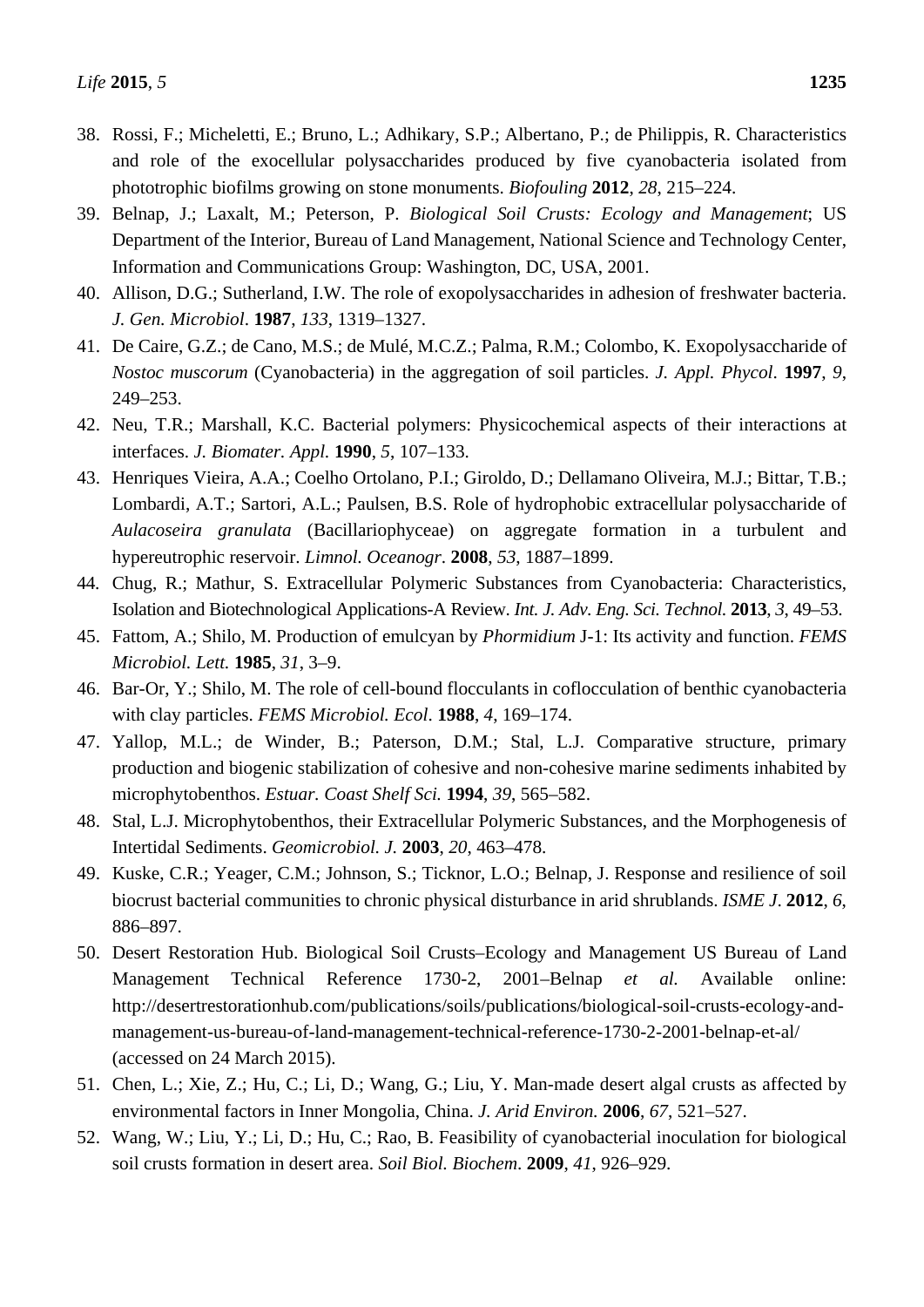- 53. Colica, G.; Li, H.; Rossi, F.; Li, D.; Liu, Y.; de Philippis, R. Microbial secreted exopolysaccharides affect the hydrological behavior of induced biological soil crusts in desert sandy soils. *Soil Biol. Biochem*. **2014**, *68*, 62–70.
- 54. Malam Issa, O.; Défarge, C.; Trichet, J.; Valentin, C.; Rajot, J.L. Microbiotic soil crusts in the Sahel of Western Niger and their influence on soil porosity and water dynamics. *Catena* **2009**, *77*, 48–55.
- 55. Decho, A.W. Microbial exopolymer secretions in ocean environments: Their role(s) in food webs and marine processes. *Ocean Mar. Biol. Annu. Rev*. **1990**, *28*, 73–153.
- 56. Redmile-Gordon, M.A.; Brookes, P.C.; Evershed, R.P.; Goulding, K.W.T.; Hirsch, P.R. Measuring the soil-microbial interface: Extraction of extracellular polymeric substances (EPS) from soil biofilms. *Soil Biol. Biochem.* **2014**, *72*, 163–171.
- 57. Rossi, F.; Potrafka, R.M.; Pichel, F.G.; de Philippis, R. The role of the exopolysaccharides in enhancing hydraulic conductivity of biological soil crusts. *Soil Biol. Biochem.* **2012**, *46*, 33–40.
- 58. Huang, Z.; Liu, Y.; Paulsen, B.S.; Klaveness, D. Studies on Polysaccharides from Three Edible Species of *Nostoc* (Cyanobacteria) with Different Colony Morphologies: Comparison of Monosaccharide Compositions and Viscosities of Polysaccharides from Field Colonies and Suspension Cultures. *J. Phycol.* **1998**, *34*, 962–968.
- 59. Hu, C.; Zhang, D.; Huang, Z.; Liu, Y. The vertical microdistribution of cyanobacteria and green algae within desert crusts and the development of the algal crusts. *Plant Soil.* **2003**, *257*, 97–111.
- 60. Potts, M. Mechanisms of desiccation tolerance in cyanobacteria. *Eur. J. Phycol.* **1999**, *34*, 319–328.
- 61. Knowles, E.J.; Castenholz, R.W. Effect of exogenous extracellular polysaccharides on the desiccation and freezing tolerance of rock-inhabiting phototrophic microorganisms. *FEMS Microbiol. Ecol*. **2008**, *66*, 261–270.
- 62. Brussaard, C.P.; Marie, D.; Thyrhaug, R.; Bratbak, G. Flow cytometric analysis of phytoplankton viability following viral infection. *Aquat. Microb. Ecol*. **2001**, *26*, 157–166.
- 63. Wierzchos, J.; De Los Ríos, A.; Sancho, L.G.; Ascaso, C. Viability of endolithic micro-organisms in rocks from the McMurdo Dry Valleys of Antarctica established by confocal and fluorescence microscopy. *J. Microsc.* **2004**, *216*, 57–61.
- 64. Belnap, J.; Gardner, J.S. Soil microstructure in soils of the Colorado Plateau: The role of the cyanobacterium *Microcoleus vaginatus*. *West N. Am. Nat*. **1993**, *53*, 40–47.
- 65. Satoh, K.; Hirai, M.; Nishio, J.; Yamaji, T.; Kashino, Y.; Koike, H. Recovery of photosynthetic systems during rewetting is quite rapid in a terrestrial cyanobacterium, *Nostoc commune*. *Plant Cell Physiol.* **2002**, *43*, 170–176.
- 66. Tamaru, Y.; Takani, Y.; Yoshida, T.; Sakamoto, T. Crucial Role of Extracellular Polysaccharides in Desiccation and Freezing Tolerance in the Terrestrial Cyanobacterium *Nostoc commune*. *Appl. Environ. Microbiol*. **2005**, *71*, 7327–7333.
- 67. Belnap, J.; Büdel, B.; Lange, O.L. Biological Soil Crusts: Characteristics and Distribution. In *Biological Soil Crusts: Structure, Function, and Management*; Belnap, P.D.J., Lange, P.D.D., Otto, L., Eds.; Springer: Heidelberg, Germany, 2001; pp. 3–30.
- 68. Flemming, H.-C.; Wingender, J. The biofilm matrix. *Nat. Rev. Microbiol.* **2010**, *8*, 623–633.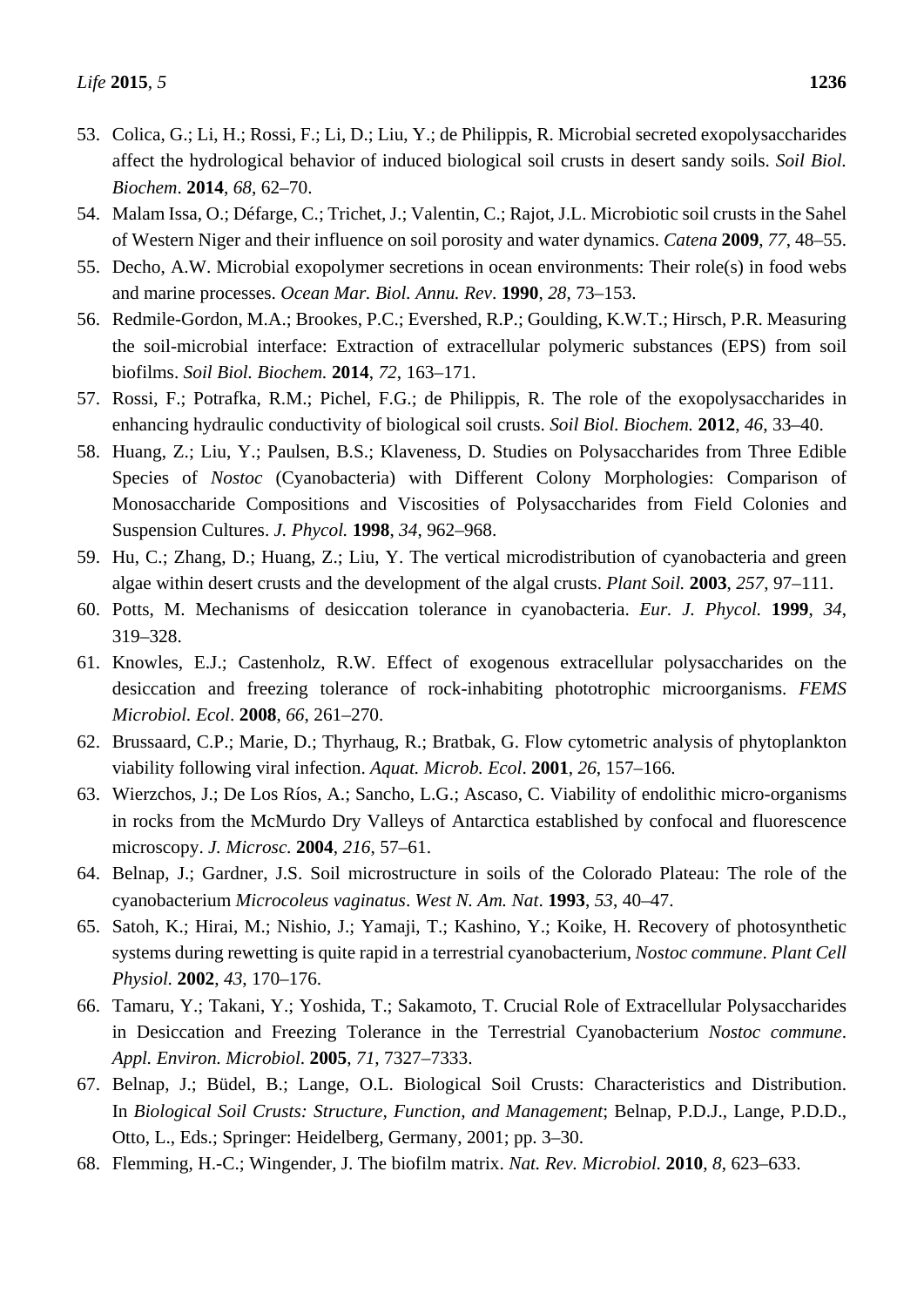- 69. Sakamoto, T.; Kumihashi, K.; Kunita, S.; Masaura, T.; Inoue-Sakamoto, K.; Yamaguchi, M. The extracellular-matrix-retaining cyanobacterium *Nostoc verrucosum* accumulates trehalose, but is sensitive to desiccation. *FEMS Microbiol. Ecol.* **2011**, *77*, 385–394.
- 70. Clegg, J.S. Cryptobiosis—A peculiar state of biological organization. *Comp. Biochem. Physiol. B Biochem. Mol. Biol.* **2001**, *128*, 613–624.
- 71. Ehling-Schulz, M.; Bilger, W.; Scherer, S. UV-B-induced synthesis of photoprotective pigments and extracellular polysaccharides in the terrestrial cyanobacterium *Nostoc commune. J. Bacteriol.*  **1997**, *179*, 1940–1945.
- 72. Garcia-Pichel, F.; Castenholz, R.W. Characterization and Biological Implications of Scytonemin, a Cyanobacterial Sheath Pigment1. *J. Phycol*. **1991**, *27*, 395–409.
- 73. Hill, D.R.; Peat, A.; Potts, M. Biochemistry and structure of the glycan secreted by desiccation-tolerant *Nostoc commune* (Cyanobacteria). *Protoplasma* **1994**, *182*, 126–148.
- 74. Garcia-Pichel, F.; Castenholz, R.W. Occurrence of UV-Absorbing, Mycosporine-Like Compounds among Cyanobacterial Isolates and an Estimate of Their Screening Capacity. *Appl. Environ. Microbiol.* **1993**, *59*, 163–169.
- 75. Wakefield, R.D.; Jones, M.S. An introduction to stone colonizing micro-organisms and biodeterioration of building stone. *Q. J. Eng. Geol. Hydrogeol.* **1998**, *31*, 301–313.
- 76. Pointing, S.B.; Belnap, J. Microbial colonization and controls in dryland systems. *Nat. Rev. Microbiol.* **2012**, *10*, 551–562.
- 77. Welch, S.A.; Vandevivere, P. Effect of microbial and other naturally occurring polymers on mineral dissolution*. Geomicrobiol. J.* **1994**, *12*, 227–238.
- 78. Song, B.; Leff, L.G. Influence of magnesium ions on biofilm formation by *Pseudomonas fluorescens. Microbiol. Res*. **2006**, *161*, 355–361.
- 79. Fletcher, M. Attachment of *Pseudomonas fluorescens* to glass and influence of electrolytes on bacterium-substratum separation distance. *J. Bacteriol*. **1988**, *170*, 2027–2030.
- 80. Al-Thani, R.F. Hypolithic cyanobacteria colonization of quartz at south desert. *Online J. Biol. Sci.*  **2014**, *14*, 57–63.
- 81. De Philippis, R.; Paperi, R.; Sili, C. Heavy metal sorption by released polysaccharides and whole cultures of two exopolysaccharide-producing cyanobacteria. *Biodegradation* **2007**, *18*, 181–187.
- 82. Jahn, E. *Beiträge zur Botanischen Protistologie*; Gebrüder Borntraeger: Leipzig, Germany, 1924.
- 83. Hoiczyk, E.; Baumeister, W. The junctional pore complex, a prokaryotic secretion organelle, is the molecular motor underlying gliding motility in cyanobacteria. *Curr. Biol*. **1998**, *8*, 1161–1168.
- 84. Wolgemuth, C.W.; Oster, G. The Junctional Pore Complex and the Propulsion of Bacterial Cells. *J. Mol. Microbiol. Biotechnol.* **2004**, *7*, 72–77.
- 85. Hoiczyk, E. Structural and biochemical analysis of the sheath of *Phormidium uncinatum*. *J. Bacteriol.* **1998**, *180*, 3923–3932.
- 86. Thomas, A.D.; Hoon, S.R.; Linton, P.E. Carbon dioxide fluxes from cyanobacteria crusted soils in the Kalahari. *Appl. Soil Ecol.* **2008**, *39*, 254–263.
- 87. Miralles, I.; Domingo, F.; Cantón, Y.; Trasar-Cepeda, C.; Leirós, M.C.; Gil-Sotres, F. Hydrolase enzyme activities in a successional gradient of biological soil crusts in arid and semi-arid zones. *Soil Biol. Biochem.* **2012**, *53*, 124–132.